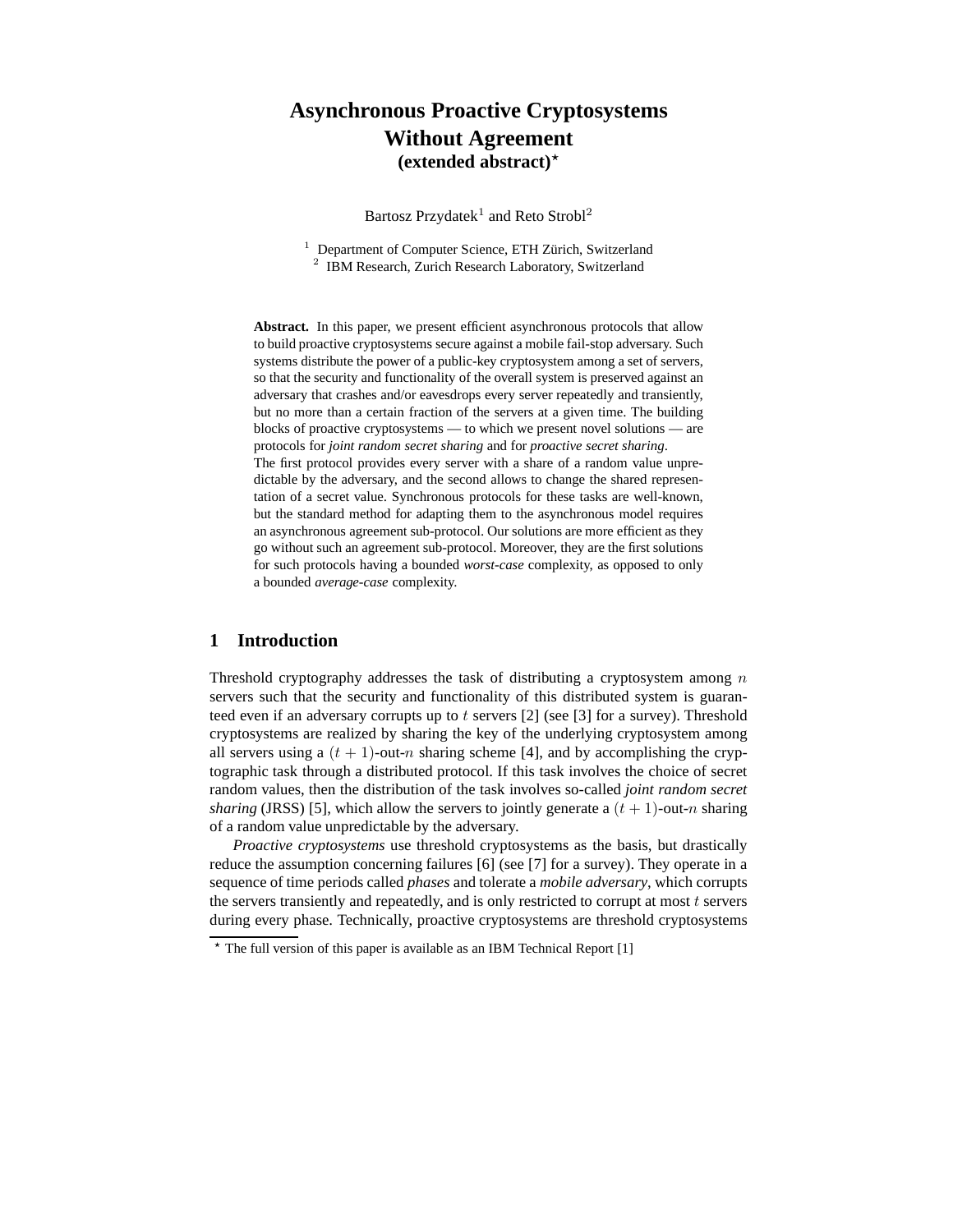that change the representation of the shared secret key from one phase to another using *proactive secret sharing* (PSS) [8], so that the representations are independent; the old representation has to be *erased*.

The key to efficient proactivization of many public key cryptosystems for signing and encryption lies in efficient solutions for JRSS and for PSS. In the synchronous network model with broadcast channels, such solutions exist [5, 8]. Although such synchrony assumptions are justified in principle by the existence of clock synchronization and broadcast protocols, this approach may lead to rather expensive solutions in practice, for example when deployed in wide-area distributed systems with only loosely synchronized clocks. Furthermore, such systems are vulnerable to timing attacks.

These issues can be eliminated by considering an asynchronous network in the first place. However, the standard approach to building asynchronous protocolsfor JRSS and PSS requires an asynchronous agreement sub-protocol, which substantially contributes to the overall complexity of such solutions; see for example [9].

**Contributions.** In this paper, we provide the first solutions for asynchronous JRSS and for asynchronous PSS, which do not rely on an agreement sub-protocol. Avoiding agreement results in two main advantages. On one hand, we are able to bound the *worst-case* complexity of our protocols. For previous protocols, one could only bound their *average case* complexity; such protocols therefore could (at least theoretically) run forever. On the other hand, our protocols have a worst-case latency of only six rounds, whereas the best known previous solution of Cachin et al. [9] has an *expected* latency of 17 rounds (this comparison takes into account that [9] can be optimized in our model).

Our protocols tolerate a fail-stop adversary who may adaptively and repeatedly eavesdrop and crash up to t servers in every two subsequent phases, where  $t < n/3$ . We stress that assuming a fail-stop adversary (as opposed to a fully Byzantine adversary) does not make the problem of avoiding agreement trivial: the main reason why the standard solutions for asynchronous JRSS and PSS require agreement is the fact that a crashed server cannot be distinguished from a slow server, and this problem also occurs for a fail-stop adversary. Note that in principle our protocols can be extended to tolerate Byzantine adversaries without affecting the resilience of  $t < n/3$ , using known techniques for asynchronous verifiable secret sharing [9] and zero-knowledge proofs [10]. Furthermore, as shown in [11, Chapter 7], our protocols remain secure even under arbitrary composition.

The cost of our approach is a higher communication complexity. Specifically, if  $k$ is the security parameter of the system, our protocols transmit a total of  $O(kn^4)$  bits across the network using  $O(n^3)$  messages, whereas the (optimized) solution of Cachin et al. [9] transmits only  $O(kn^3)$  bits using also  $O(n^3)$  messages. However, in a practical setting, this additional overhead is of little concern as the size of  $n$  is typically very small relative to  $k$  (e.g. 10 vs. 1024).

Technically, the key to our solutions is a novel *proactive pseudorandomness* (PPR) scheme [12], with an additional property that we call *constructibility*. Such a scheme provides at every phase to every server  $P_i$  a random value  $pr_i$  which remains hidden from the adversary. Additionally, it enables the honest servers to jointly reconstruct any such value  $pr_i$ . We then build our JRSS and PSS schemes such that a server  $P_i$ derives all its random choices from its value  $pr_i$  by using it as a seed to a pseudorandom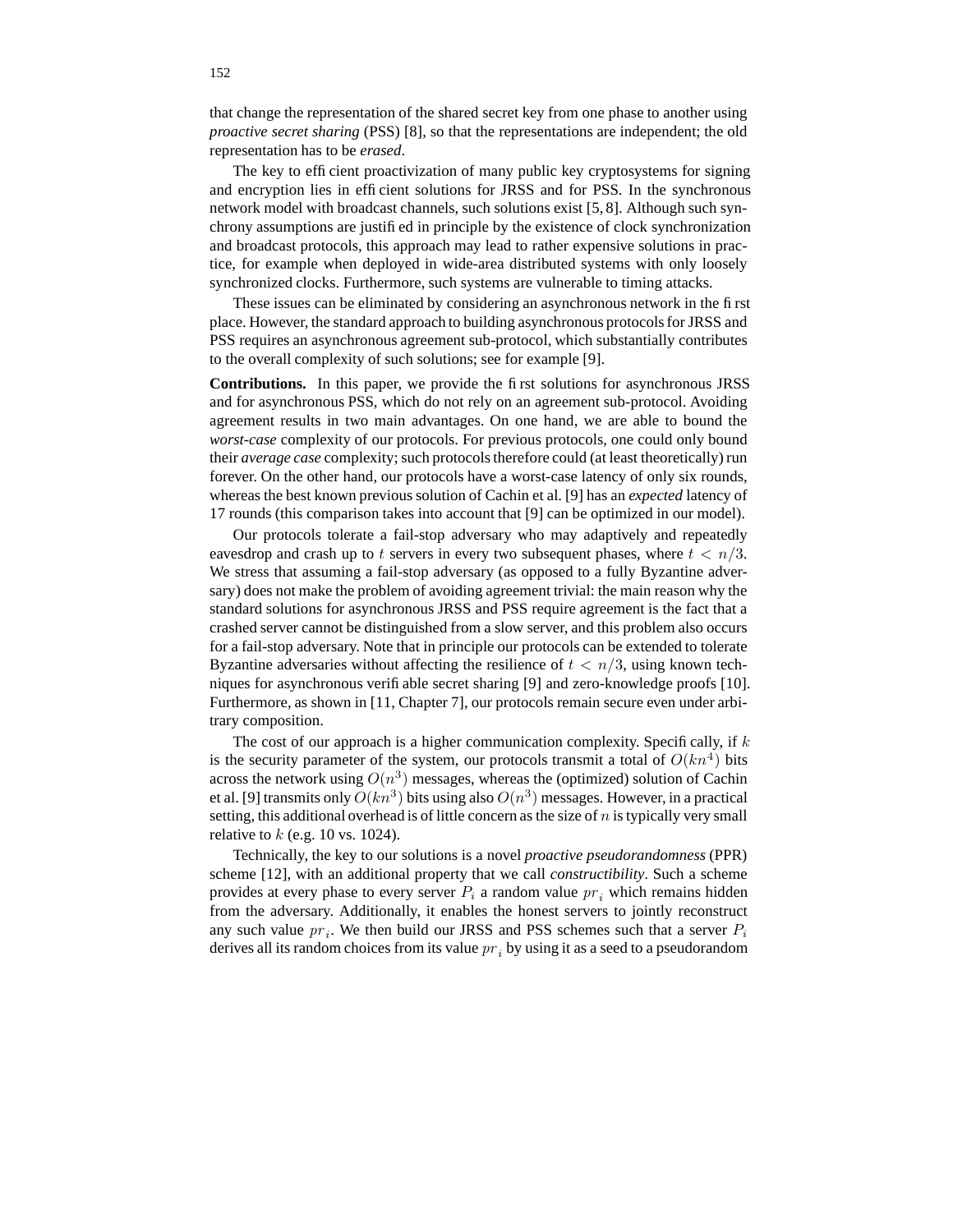function [13]. This allows the honest servers to reproduce the steps of a (possibly) faulty server in public, instead of agreeing on a set of such servers and then excluding them from the computation (as it is done by previous work).

**Related Work.** As mentioned previously, Cachin *et al.* [9] implemented asynchronous proactive protocols using an agreement subprotocol as a building block, which results in a relatively high round complexity. Zhou [14] proposed to build proactive cryptosystems on a weaker notion of PSS, which can be implemented without agreement. In this weaker PSS protocol, every server computes in every phase a list of candidate shares such that one of these candidates is the fresh share of the secret. Zhou shows that this suffices to implement a proactive version of RSA signatures exploiting the fact that RSA signatures are unique in the sense that for any public key and any message, there exists only *one* signature on the given message valid under the given public key. Unfortunately, the approach of Zhou [14] cannot be applied to proactivize discrete-logarithm signature schemes such as ElGamal [15] or DSS [16], as these schemes are not unique in the above sense. The only known technique for proactivizing these signature schemes are protocols for JRSS and for PSS in the sense we introduced them before.

**Organization.** In the next section we introduce our system model, and recall the definitions of cryptographic tools we use in the proposed solutions. In Section 3 we give an overview of our constructions. Section 4 presents an efficient secret sharing protocol, which will be useful in our constructions. In Section 5 we present our solution for an asynchronous proactive pseudorandomness scheme. In Sections 6 and 7, we describe our solutions to asynchronous proactive secret sharing, and to asynchronousjoint random secret sharing, respectively. In Section 8 we sketch how these protocols can be used to proactivize public-key signature schemes, considering Schnorr's signature scheme [17] as an example. Finally, in Section 9 we conclude the paper.

### **2 Asynchronous Proactive System Model**

**Motivation.** Proactive cryptosystems are threshold cryptosystems that operate in a sequence of phases. At the beginning of every phase, the servers *refresh* the shares of the underlying threshold system such that the new shares are independent of the old shares (except for the fact that they define the same secret). This prevents an adversary from learning the shared key, assuming that she corrupts no more than  $t$  servers in every phase. Such an assumption can be justified if every phase lasts some limited amount of real time, the idea being that it takes the adversary a certain amount of real time to corrupt a server, and that corruptions are transient, i.e., do not last forever [6].

Thisidea maps onto a synchronous network in a straightforward way: one can define phases with respect to a common clock accessible to every server and implement refresh using a synchronous protocol [8]. The drawback of this approach is that synchronous protocols proceed in rounds, i.e., messages are sent on a clock "tick", and are received at the next "tick". This may lead to slow protocols in practice, as the duration of a communication round must account for maximal message delays and maximal shifts among local clocks of the servers. Moreover, as the security of synchronous protocols relies on the timely delivery of messages, this approach is also vulnerable to timing attacks, which are often easy to launch.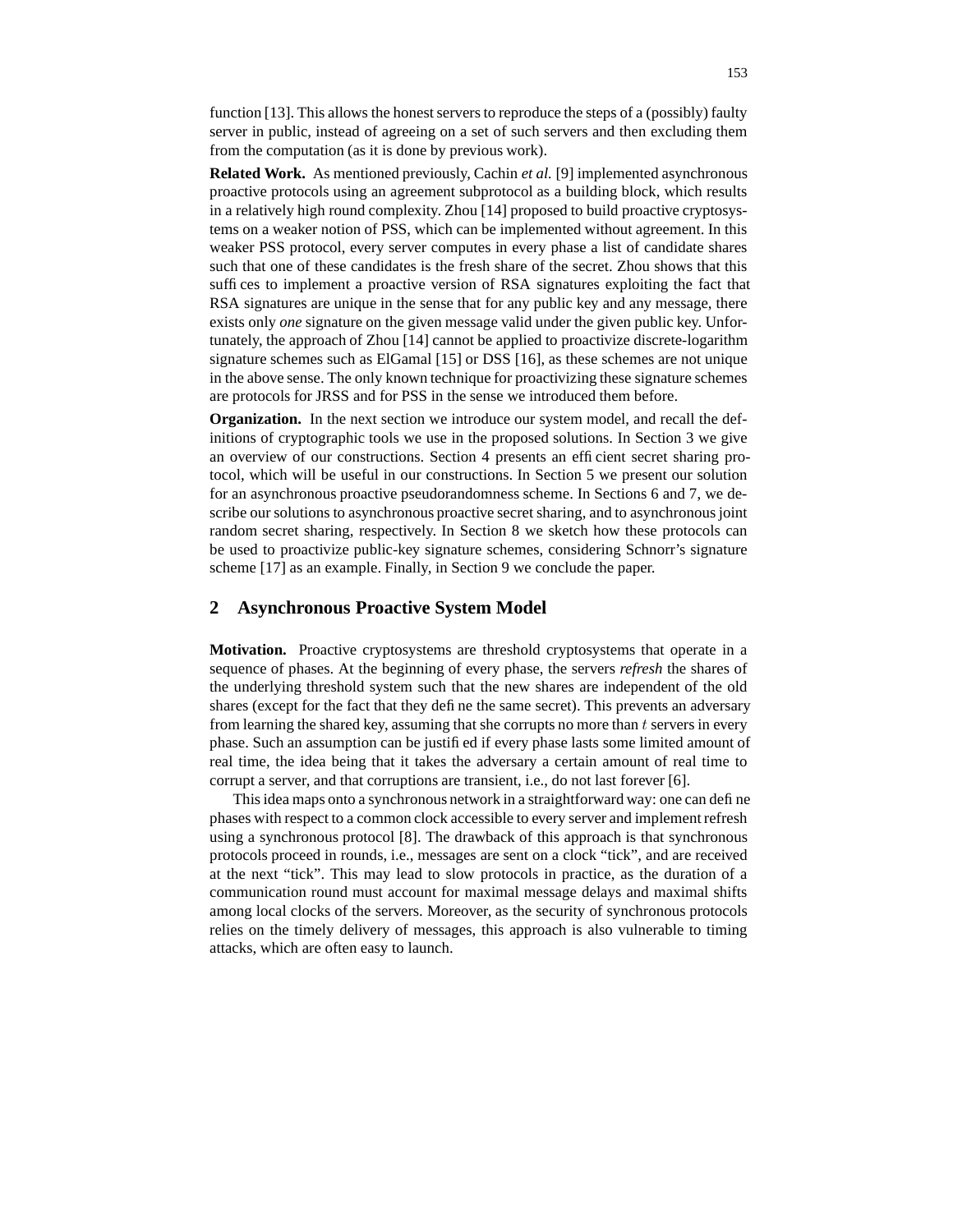Cachin et. al [9] suggest to avoid these issues by implementing refresh using an asynchronous protocol. Such protocols are message-driven, i.e., proceed as soon as messages arrive. This allows a server to terminate a refresh and proceed with the next phase as soon as it has received enough information. Moreover, such protocols do *not* rely on upper bounds on message delays or clock shifts, i.e., they are as fast as the network. Timing attacks will only slow down such protocols, but not affect their security.

However, in a purely asynchronous network servers would not have access to a common clock for defining phases. Therefore, Cachin et al. [9] suggest to define phases *locally* to every server in terms of a single time signal, or *clock tick*, that occurs locally for a server and only indicates the start of a phase. The idea is to model systems where the time signals come from a local clock,say every day at 0:00 UTC, and where the local clocks are loosely synchronized, say they agree on which day and hour it is. Hence, the model is partially synchronous with long stretches of asynchrony. Such a setting implies an upper bound on the real time available to an adversary for corrupting servers in a certain phase, which justifies the assumption that an adversary corrupts only  $t$  servers in the same local phase [6].

The formal model of [9] does not further constrain the synchronization of phases, i.e., it leaves the scheduling of phases up to the adversary. This is to ensure that the security of a protocol does not rely on any synchrony assumptions, and hence, is not affected by timing attacks.

**Network and Adversary.** We adopt the basic system model from [9], which is parameterized by a security parameter k; a function  $\epsilon(k)$  is called *negligible* if for all  $c > 0$ there exists a  $k_0$  such that  $\epsilon(k) < \frac{1}{k^c}$  for all  $k > k_0$ . The network consists of *n* servers  $P_1, \ldots, P_n$  and an adversary which are all probabilistic interactive Turing machines (PITM) [10] that run in polynomial time in  $k$ . The random tape of a server is initialized at the beginning of the computation, and we assume that the servers can *erase* information. There is also an initialization algorithm run by a trusted dealer before the system starts. On input  $k, n, t$ , and further parameters, it generates the state information used to initialize the servers.

Every server operates in a sequence of  $m(k)$  *local phases*, where  $m(k)$  is a polynomial. The phases are defined with respect to dedicated *input actions* of the form (in, clock tick), scheduled by the adversary. The local phase of a server is defined as the number of such input actions it has received.

The servers are connected by a *proactive secure asynchronous network* that allows every pair of servers to communicate authentically and privately whenever they are in the same local phase. The scheduling of the communication is determined by the adversary. Formally, we model such a network as follows. There exists a global set of messages M, whose elements are identified by a *label*  $(s, r, l, \tau)$  denoting the sender s, the receiver r, the length l of the message, and the phase  $\tau$  when the message has been sent. The adversary sees the labels of all messages in  $M$ , but not their contents. All communication is driven by the adversary, and proceeds in steps as follows. Initially,  $M$  is empty. At each step, the adversary performs some computation, chooses a server  $P_i$ , and selects some message  $m \in \mathcal{M}$  with label  $(s, i, l, \tau)$ , where  $P_i$  must be currently in local phase  $\tau$ . The message m is then removed from M, and  $P_i$  is *activated* with m on its communication input tape. When activated,  $P_i$  reads the contents of its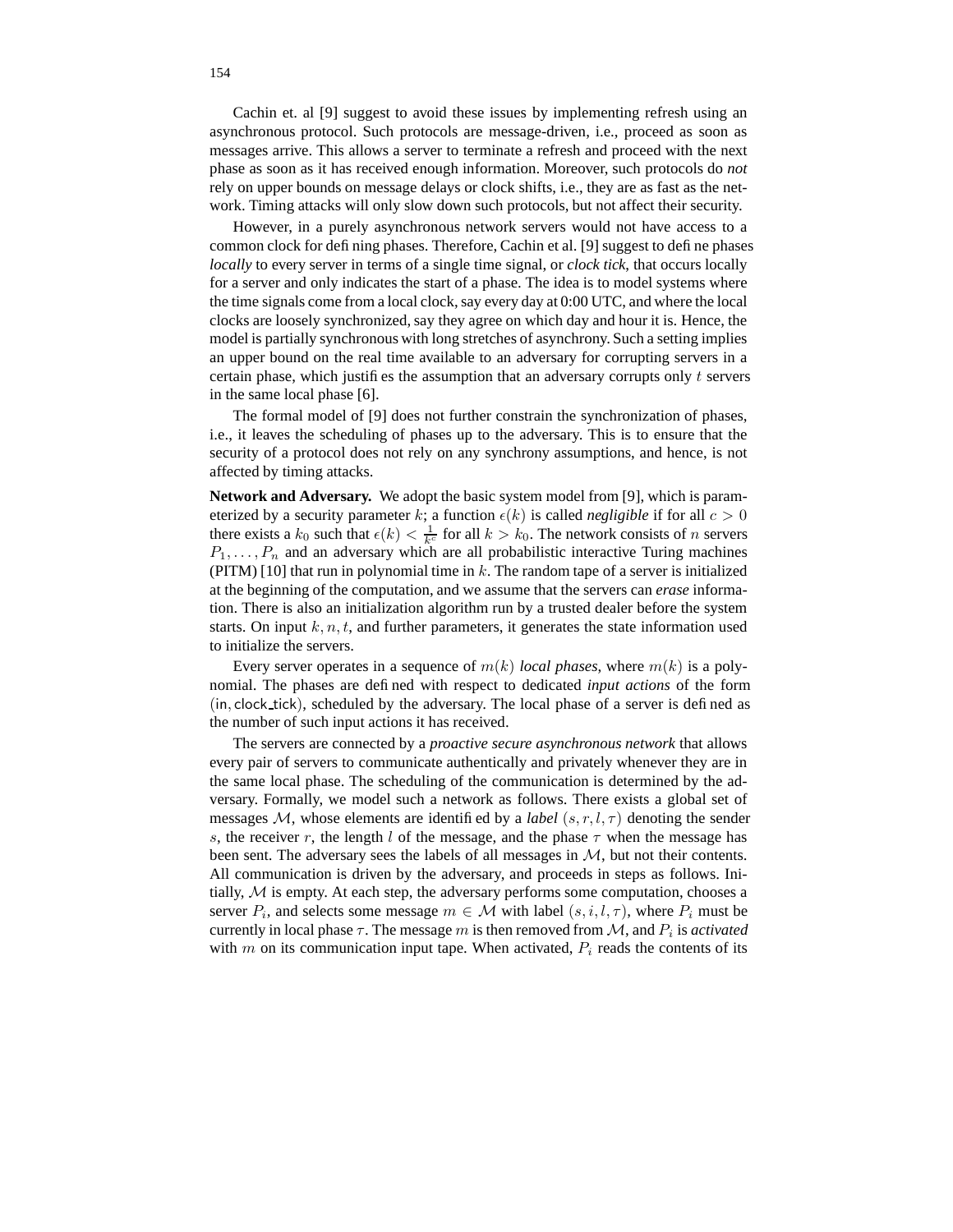communication input tape, performs some computation, and generates one or more response messages, which it writes to its communication output tape. Then, the response messages are added to  $\mathcal{M}$ , and control returns to the adversary. This step is repeated arbitrarily often until the adversary halts. We view this sequence of steps as logical time, and sometimes use the phrase "at a certain point in time" to refer to such a step. Such proactive secure asynchronous networks can be implemented based on a secure co-processor [18], or on the assumption that the network itself is authentic during short periods of time, allowing the exchange of fresh communication keys [19].

We assume an *adaptive mobile fail-stop* adversary. The adversary may corrupt a server  $P_i$  at any point in time by activating it on a special input action. After such an event, she may read the entire internal state of  $P_i$ , which includes its random tape but not previously erased information. Furthermore, she may observe all messages being received, until she *leaves* the server. During such a period of time, we call a server *corrupted*; at every other point in time, a server is called *honest*. The adversary may also cause a corrupted server to stop executing a protocol. We call an adversary t*-limited* if for any phase  $\tau$ , she corrupts at most t servers that are in a local phase  $\tau$  or  $\tau + 1$ .

**Protocol execution and notation.** In our model, protocols are invoked by the adversary. Every protocol *instance* is identified by a unique string ID, which is chosen by the adversary when it invokes the instance. For a protocol instance ID, we model the specific input and output *actions* of a server in terms of messages of the form  $(ID, in, ...)$ and  $(ID, out, ...)$  that a server may receive and produce, respectively. Messages that servers send to each other over the network on behalf of an instance ID have the form (ID,type, . . .), where type is defined by the protocol. We call a message *associated* with a protocol instance *ID* if it is of the form  $(ID, \ldots)$ .

We describe a protocol in terms of *transition rules* that are executed in parallel. Such a transition rule consists of a condition on received messages and other state variables, and of a sequence of statements to be executed in case the condition is satisfied. We define *parallel* execution of transition rules as follows. When a server is activated and the condition of one or more transition rule is satisfied, one such rule is chosen arbitrarily and the corresponding statements are executed. This is repeated until no more conditions of transition rules are satisfied. Then, the activation of the server is terminated.

A protocol instance may also invoke another protocol instance by sending it a suitable input action and obtain its output via an output action. We assume that there is an appropriate server-internal mechanism which creates the instance for the sub-protocol, delivers the input message, and passes the produced output message to the calling protocol. Furthermore, we assume that upon termination of a protocol instance, all internal variables associated with this instance are erased.

**Efficiency Measures and Termination.** We define the *message complexity* of a protocol instance as the number of all associated messages produced by honest servers. It is a family of random variables that depend on the adversary and on  $k$ . Similarly, the *communication complexity* of a protocol instance is defined as the bit length of all associated messages, and is also a family of such random variables. To define the *latency* (round complexity) of a protocol, we follow the approach of [20], where informally speaking the latency of an execution is the absolute duration of the execution divided by a longest message delay in this execution, where both times are as measured by an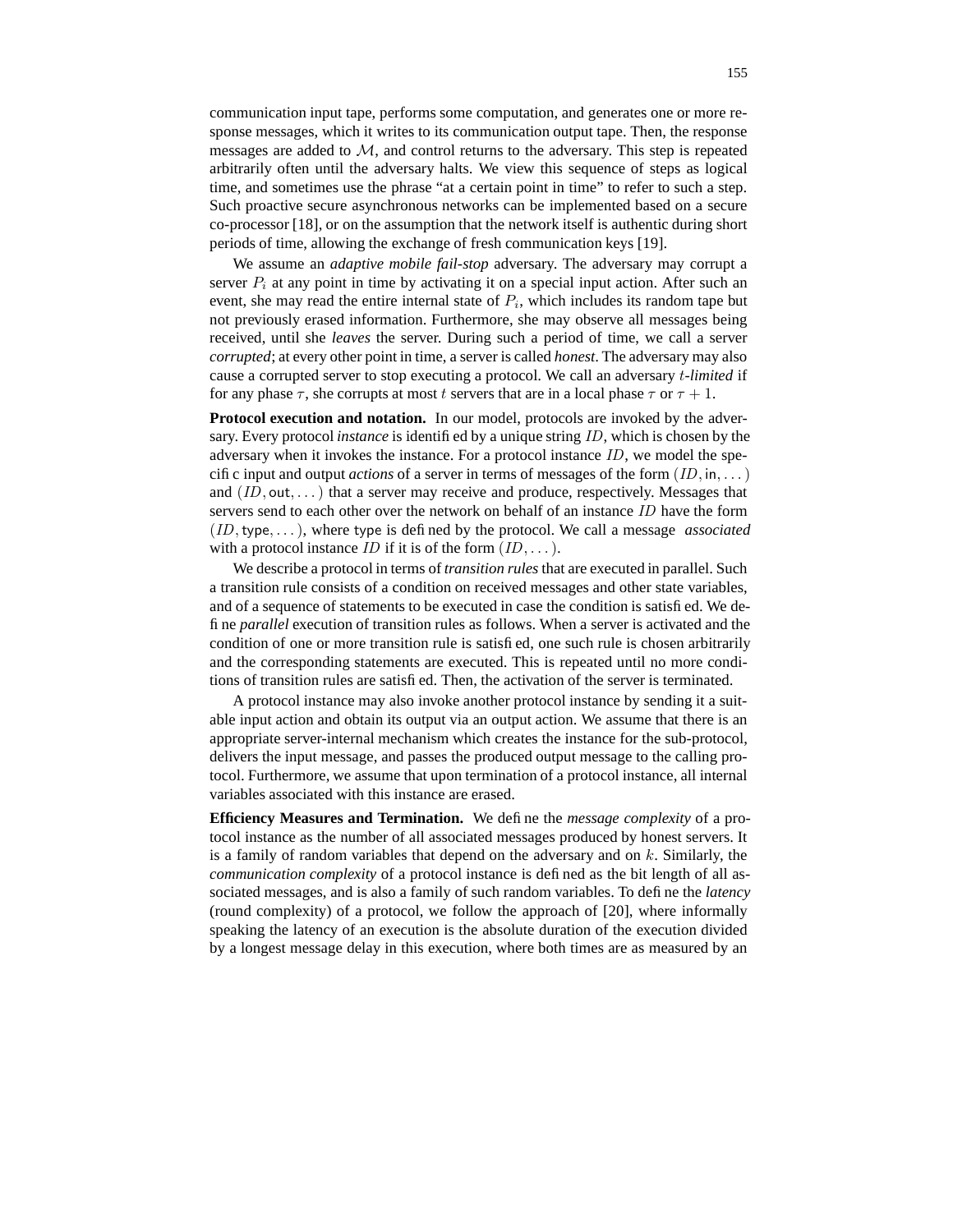imaginary external clock. The latency of a protocol is a latency of a worst-case execution. (For details see the full version of [20], page 6.)

These quantities define a *protocol statistic* X, i.e., a family of real-valued, nonnegative random variables  $\{X_A(k)\}\$ , parameterized by the adversary A and the security parameter k, where each  $X_A(k)$  is a random variable induced by running the system with A. We call a protocol statistic *uniformly bounded* if there exists a fixed polynomial  $p(k)$  such that for all adversaries A, the probability  $Pr[X_A(k) > p(k)]$  is negligible.

As usual in asynchronous networks, we require *liveness* of a protocol, i.e., that "something good" eventually happens, only to the extent that the adversary delivers in every phase all associated messages among the servers that remain honest during this phase. As in [21], we define termination as the combination of liveness and an efficiency condition, which requires a protocol to have *uniformly bounded* message complexity, i.e., the number of messages produced by the protocol is independent of the adversary.

**Cryptographic Assumptions.** Our constructions are based on the assumption that there exists pseudo-random functions [13] defined as follows (sketch): Let  $\mathcal{F}_k$  denote the set of functions from  $\{0,1\}^k \to \{0,1\}^k$ , and let  $e \in_R Dom$  denote the process of choosing an element e uniformly at random from domain  $Dom$ . Finally, let  $D<sup>f</sup>$  denote the execution of an algorithm D when given oracle access to f, where f is a random variable over  $\mathcal{F}_k$ . We say that D with oracle access distinguishes between two random variables  $\psi$  and g over  $\mathcal{F}_k$  with gap  $s(k)$ , if  $|\Pr[D^\psi(1^k) = 1] - \Pr[D^g(1^k) = 1]| =$ s(k). We say a random variable  $\psi$  over  $\mathcal{F}_k$  is  $s(k)$ -pseudorandom, if no polynomial time in k algorithm D with oracle access distinguishes  $\psi$  from  $g \in_R \mathcal{F}_k$  with gap  $s(k)$ .

A function family  $\Psi_k = {\psi_l}_{l \in \{0,1\}^k}$  (with  $\psi_l \in \mathcal{F}_k$ ) is called  $s(k)$ *-pseudorandom*, if the random variable  $\psi_l$  for  $l \in_R \{0,1\}^k$  is  $s(k)$ -pseudorandom. If  $s(k)$  is negligible, the collection  $\{\Psi_k\}_{k\in\mathbb{N}}$  is called pseudorandom. We consider pseudorandom collections which are efficiently constructible, i.e., there exists a polynomial time algorithm that on input  $l, x \in \{0,1\}^k$  outputs  $\psi_l(x)$ .

Pseudorandom function families can be constructed from any pseudorandom generator [13], which in turn could be constructed from any one-way function [22]. Alternatively, one could trust and use much simpler constructions based on AES or other widely available cryptographic functions.

In our protocols we make use also of *distributed* pseudorandom functions (DPRF), as introduced by Naor *et al.* [23]. In a DPRF the ability to evaluate the function is distributed among the servers, such that any authorized subset of the servers can evaluate the function, while no unauthorized subset gets any information about the function. For example, in a *threshold* DPRF the authorization to the evaluation of the functions is determined by the cardinality of the subset of the servers. In the sequel, we denote by  $\Phi_k = {\varphi_l}_{l \in \{0,1\}^k}$  a family of efficiently constructible distributed pseudorandom functions. Moreover, we assume that if  $\Phi_k$  denotes a DPRF *with threshold*  $\kappa$ , and if every server holds a polynomial  $\kappa$ -out-n share  $r_i$  of a seed r (where all  $r_i$ 's are from the same domain as r) then  $\varphi_r(x)$  can be efficiently computed from any set of  $\kappa$  values  $\varphi_{r_i}(x)$  for any position  $x \in \{0,1\}^k.$  Threshold DPRFs with this property are also called *non-interactive*. Nielsen [24] showed how to construct efficiently such non-interactive threshold DPRFs based on the decisional Diffie-Hellman assumption [25].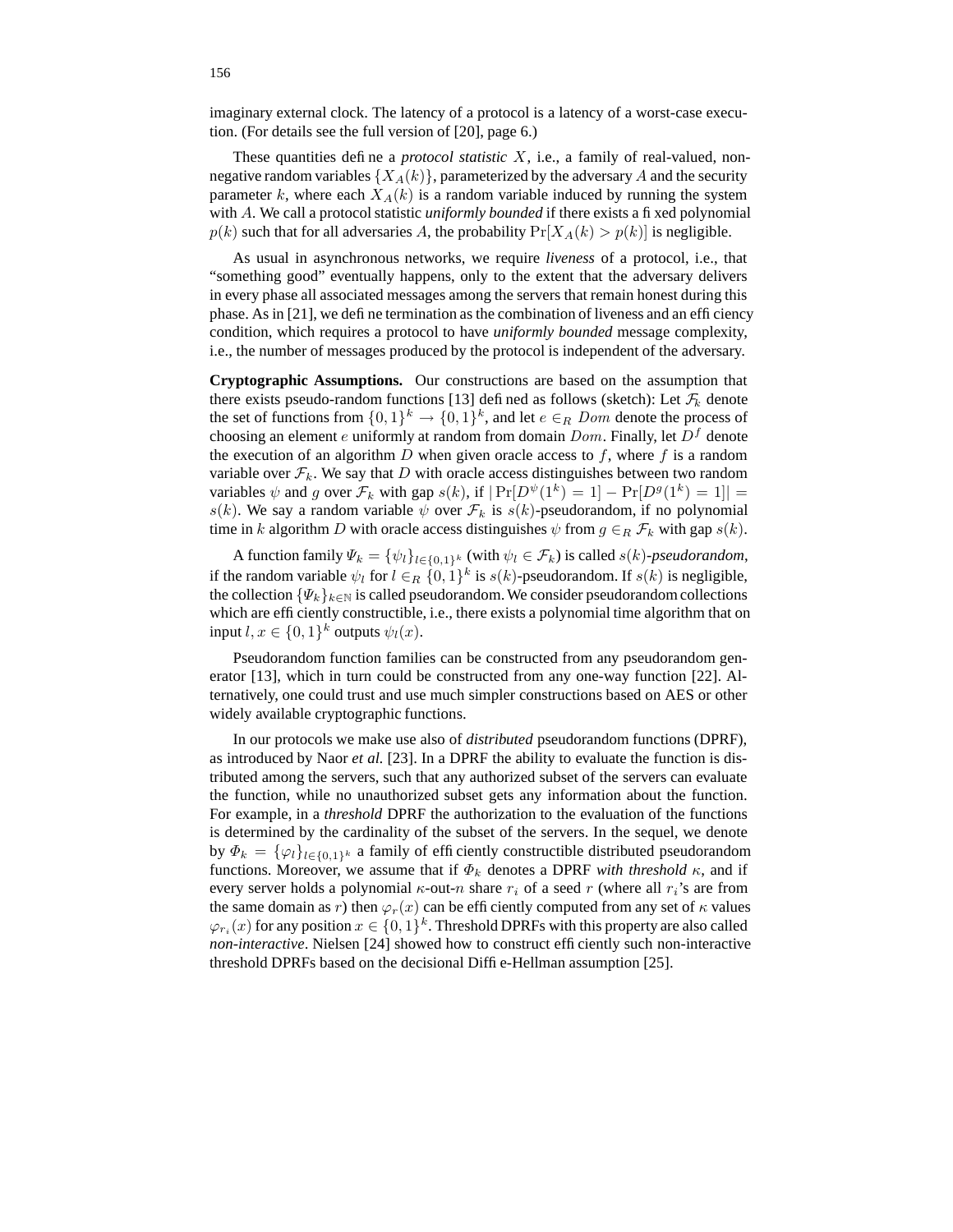### **3 Technical Roadmap**

**Hybrid Secret Sharing.** A basic tool we need is a κ*-out-*n *hybrid secret sharing* scheme: it allows a dealer to share a secret value among all other servers, such that every server receives an *additive* n-out-n share of the secret, as well as a κ-out-n backup share of every other server's additive share  $(t+1 \leq \kappa \leq n)$ . Moreover, it guarantees to terminate for any server if the dealer is honest; otherwise, it either terminates for none or for all honest servers. Details of our scheme are given in Section 4.

**Reconstructible Proactive Pseudorandomness (PPR).** The key to our solutions for proactive secret sharing and for joint random secret sharing is a reconstructible PPR scheme. Such a scheme provides at every phase  $\tau$  to every server  $P_i$  a secret value  $pr_{\tau i}$ which looks completely random to the adversary. Furthermore, any set of  $n - t$  servers must be able to reconstruct the value  $pr_{\tau,j}$  of any other server  $P_j$  without affecting the secrecy of the random value  $pr_{\tau',j}$  computed by this server in another phase  $\tau' \neq \tau$ .

Our implementation assumes a trusted dealer that provides in the first phase every server  $P_i$  with a random key  $r_i$ , and with a  $(n - t)$ -out-n backup share  $r_{ji}$  of every other server's key  $r_j$ . The idea is to compute  $pr_{\tau,i}$  as  $\varphi_{r_i}(c)$ , where  $\{\varphi_l\}$  is a DPRF with threshold  $(n - t)$ , and c is some constant (pseudorandomness and constructibility of  $pr_{\tau,i}$  then follows by the properties of DPRFs). This approach requires the servers to refresh in every phase their keys  $r_i$  (and shares  $r_{1i}, \ldots, r_{ni}$ ) such that the fresh keys of honest servers are unknown to the adversary. This can be done as follows.

In a first step,  $P_i$  shares the pseudorandom value  $\psi_{r_i}(\mathsf{a})$  (where a denotes some public constant) among all other servers using a  $(n - t)$ -out-n hybrid secret sharing scheme, where it derives *all* random choices using its current key  $r_i$  as a seed to a pseudorandom function. It then computes its new key  $r_i$  as the sum of the additive shares provided by *all* these hybrid secret sharing schemes (the new shares  $r'_{1i}, \ldots, r'_{ni}$ are computed as the sum of all provided backup shares). To do this,  $P_i$  waits until  $n - t$ servers have completed their sharing scheme as a dealer; for every other server  $P_i$ , it reveals the share  $r_{ji}$ . It can now simply wait until either  $P_j$ 's sharing scheme terminates, or until it receives enough shares  $r_{jl}$  from other servers  $P_l$  to reconstruct  $r_j$  and derive the missing shares thereof; since a sharing scheme terminates either for none or for all servers, one of the two cases eventually happens.

Notice that the servers need *not* agree on whether to derive the missing shares from the sharing schemes, or from the reconstructed key  $r_j$ , as both ways provide the *same* values. Our protocol ensures that there is at least one honest server whose sharing scheme is *not* reconstructed. This ensures secrecy of the new keys  $r_i'$ .

**Proactive Secret Sharing (PSS).** Suppose that at the beginning of the computation, a trusted dealer shares a secret s among the servers. To prevent a mobile adversary from learning s, the servers have to compute *fresh* shares of s whenever they enter a new phase. This can be done using a proactive secret sharing scheme.

Our implementation for PSS relies on an underlying PPR scheme (initialized by the dealer). Furthermore, it assumes that the trusted dealer initially provides every server with an *additive* share of the secret s, and with a  $(t + 1)$ -out-n *backup* share of every other server's additive share.

In an epoch  $\tau$ , the servers refresh their shares of the secret by first re-sharing their additive share of s using a  $(t+1)$ -out-n hybrid sharing scheme; in this step, every server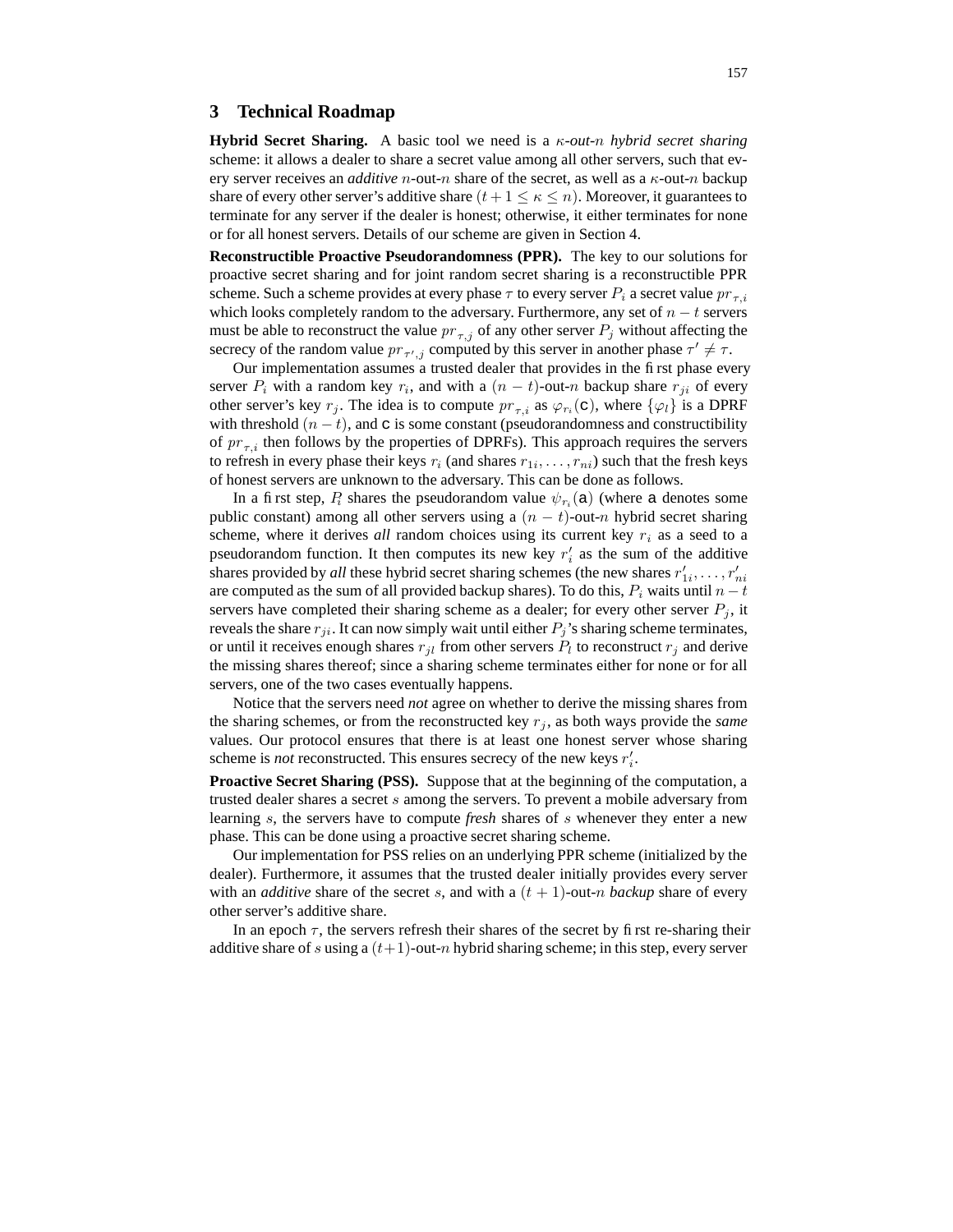$P_i$  derives *all* its random choices by using the current random value  $pr_{\tau i}$  (provided by the PPR scheme) as a seed to a pseudorandom function.

As in the PPR scheme, every server then computes its fresh additive share of s as the sum of the additive shares provided by *all* re-sharing protocols (the backup shares are computed analogously). It therefore waits for  $n-t$  re-sharing schemes to terminate, and reconstructs the remaining schemes in public. This can be done by reconstructing for every corresponding dealer  $P_j$  the random value  $pr_{\tau, j}$  as well as  $P_j$ 's current additive share of the secret. Reconstructing  $pr_{\tau,j}$  can be done using the reconstruction mechanism of the PPR scheme, whereas  $P_j$ 's additive share can be reconstructed by revealing the corresponding backup shares.

**Joint Random Secret Sharing (JRSS).** The goal of a JRSS protocol is to provide every server with a  $(t + 1)$ -out-n share of a random value e unknown by the adversary. It can be executed repeatedly during the phases. Our implementation works exactly as the above protocol for refreshing a sharing, except for the following differences. In an instance with tag ID of protocol JRSS, a server  $P_i$  derives its random choices from the (pseudo)random value  $\varphi_{r_i}(ID)$  (as opposed to  $pr_{\tau,i} = \varphi_{r_i}(c)$ ), where  $r_i$  and  $\{\varphi_l\}$  is the current key of  $P_i$  and the DPRF, respectively, used by the underlying PPR scheme. It then shares a *random* value  $e_i$  and proceeds as above. If the sharing scheme of a server  $P_i$  needs to be reconstructed, the servers reconstruct only the corresponding randomness  $\varphi_{r_j}(ID)$ . Adding up all backup shares provided by the sharing schemes yields the desired  $(t + 1)$ -out-n share of the random value  $e = e_1 + \cdots + e_n$ .

**Building Proactive Cryptosystems.** Our protocols for PSS and for JRSS allow to build proactive versions of a large class of discrete logarithm-based cryptosystems without the use of expensive agreement sub-protocols. The idea is to share the key of the cryptosystem using our PSS protocol, and to accomplish the cryptographic operation using a distributed protocol. Such a protocol can be derived by combining our JRSS protocol with known techniques from threshold cryptography. We illustrate this idea in Section 8, considering Schnorr's signature scheme [17] as example.

#### **4 Hybrid Secret Sharing**

In this section, we describe the syntax and security properties of our protocol for hybrid secret sharing, HybridShare<sub> $\kappa$ </sub>, which will serve as a basic tool in our subsequent constructions. A description and analysis of the protocol is given in [1].

Intuitively, our hybrid secret sharing protocol allows a dealer to share a secret s among *n* servers in such a way that every server  $P_i$  computes an *additive* share  $s_i$ of the secret, and a  $\kappa$ -out-n *backup* share  $s_{ji}$  of every other server's additive share, where  $t + 1 \leq \kappa \leq n$  (the idea of backing up additive shares is inspired by [26]). Our specification treats the randomness  $r$  used by the dealer as an explicit parameter, and requires that the share of every server is a deterministic function of  $s$  and  $r$ . This constructibility of the shares will be essential for our purposes.

Formally, our sharing protocol HybridShare<sub> $\kappa$ </sub> has the following syntax. Let  $\mathbb{F}_q$  be an arbitrary finite field, denoting the domain of secrets. There is a distinguished server  $\vec{H}$ called the *dealer* which *activates* an instance ID.d of HybridShare<sub> $\kappa$ </sub> upon receiving an input of the form  $(ID.d, in, share, s, r)$ , where  $s \in \mathbb{F}_q$  and  $r \in \{0,1\}^k$ ; if this happens, we also say the dealer *shares* s over  $\mathbb{F}_q$  *using randomness* r *through ID.d.* Every other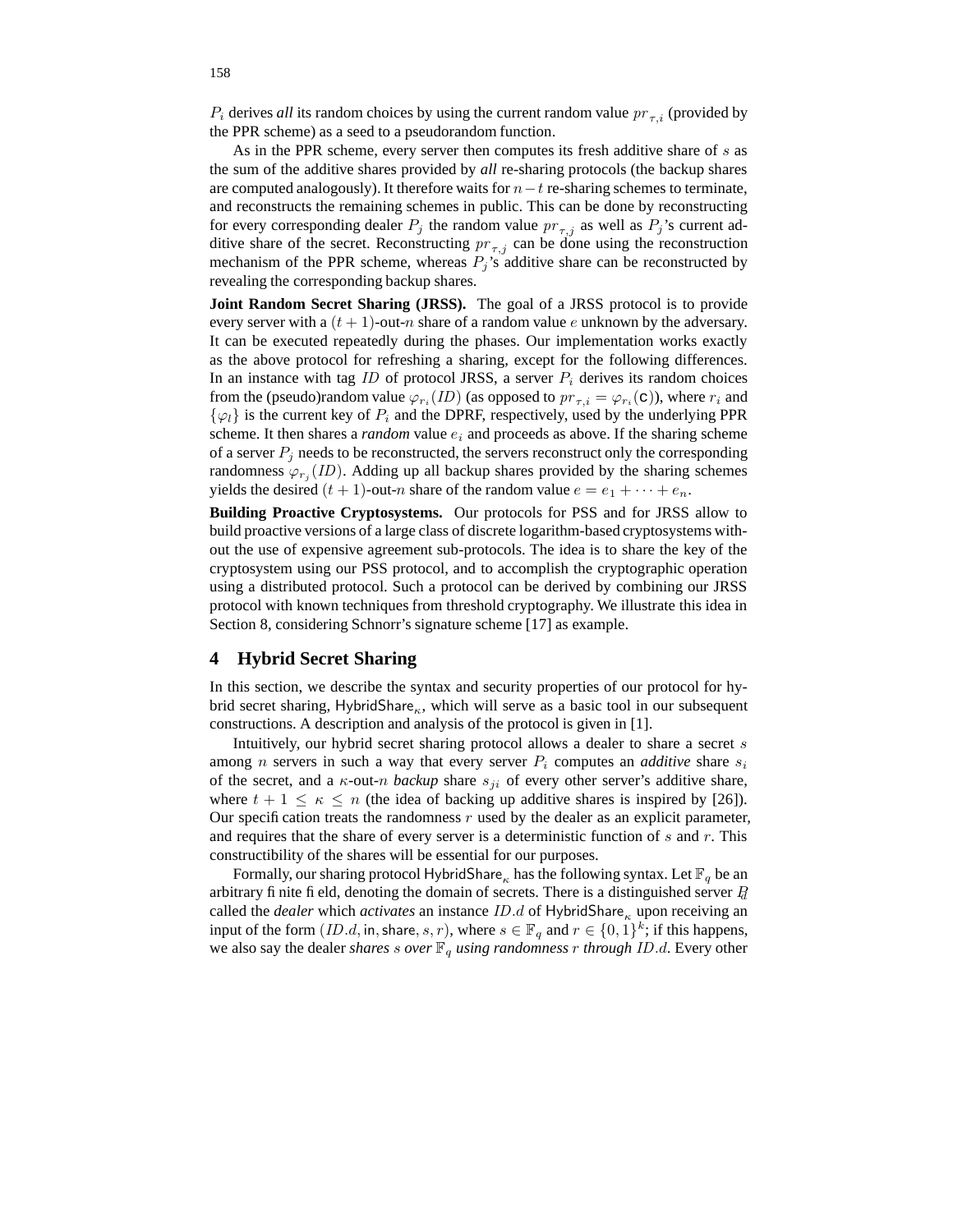server activates ID.d upon receiving a message (ID.d, in,share). A server *terminates* ID.d when it produces an output of the form  $(ID.d, out, shared, s_i, s_{1i},...,s_{ni}),$  where  $s_i, s_{1i}, \ldots, s_{ni} \in \mathbb{F}_q.$ 

Our protocol HybridShare<sub> $\kappa$ </sub> has message complexity of  $\mathcal{O}(n^2)$ , communication complexity of  $\mathcal{O}(kn^3)$  bits, and round complexity equal four. Furthermore, for any tlimited adversary where  $t < \frac{n}{3}$ , the following holds: Whenever a dealer shares a secret s over  $\mathbb{F}_q$  using randomness r through an instance ID.d of HybridShare<sub> $\kappa$ </sub>, it holds that:

- LIVENESS: If the dealer is honest throughout  $ID.d$ , then all honest servers terminate ID.d, provided all servers activate ID.d in the same phase  $\tau$ , and the adversary delivers all messages among servers honest during phase  $\tau$ .
- AGREEMENT: If one honest server terminates  $ID.d$ , then all honest servers terminate ID.d, provided all servers activate ID.d in the same phase  $\tau$ , and the adversary delivers all messages among servers honest during phase  $\tau$ .
- CORRECTNESS: The values s and r uniquely define n polynomials  $f_i(x) \in \mathbb{F}_q[x]$  for  $j \in [1, n]$  of degree  $\kappa$ , such that  $s = \sum_{j=1}^{n} f_j(0)$ , and the following holds: If a server  $P_i$  outputs  $s_i, s_{1i}, \ldots, s_{ni}$ , then  $f_i(0) = s_i$  and  $f_j(i) = s_{ji}$  for  $j \in [1, n]$ .
- PRIVACY: If the dealer is honest throughout  $ID.d$ , and s and r are uniformly distributed in  $\mathbb{F}_q$  and  $\{0,1\}^k$ , respectively, then the adversary cannot guess s with probability significantly better than  $1/|\mathbb{F}_{q}|$ .

EFFICIENCY: The message complexity of  $ID.d$  is uniformly bounded.

#### **5 Asynchronous Reconstructible Proactive Pseudorandomness**

In this section we give a definition for an asynchronous reconstructible PPR scheme along the lines of [12], and describe our implementation. The security proof of the scheme is contained in the full version of the paper.

#### **5.1 Definition**

Let l(k) be a fixed polynomial. An *asynchronous reconstructible proactive pseudorandomness* scheme consists of a probabilistic setup algorithm  $\sigma$ , a proactive pseudorandomness protocol π, and a reconstruction protocol  $ρ$ . An instance of such a scheme has an associated tag ID and works as follows.

The setup algorithm  $\sigma$  produces the initial state information  $state_{0,i}$  and the initial random value  $pr_{0,i}$  of every server  $P_i$ . It is executed at the beginning of the computation by a trusted dealer. At the beginning of every phase  $\tau \in [1, m(k)]$ , the servers execute an instance  $ID|ppr.\tau$  of  $\pi$  to compute a fresh pseudorandom value for phase  $\tau$ . The input action for server  $P_i$  carries the state information state<sub> $\tau$ −1,i</sub> of the previous phase, and has the form  $(ID | ppr.\tau, in, state_{\tau-1,i})$ . The output action comprises the pseudorandom value  $pr_{\tau,i}$  and the updated state information  $state_{\tau,i}$ . It has the form (ID|ppr. $\tau$ , out,  $pr_{\tau,i}$ , state $_{\tau,i}$ ). If  $P_i$  does not produce an output in phase  $\tau$  (which could be the case if the server was corrupted and halted in the previous phase) then its input  $state_{\tau,i}$  to the subsequent instance of  $\pi$  is the *empty input* ⊥.

In every phase  $\tau \in [1, m(k)]$ , the servers may execute an instance  $ID|rec_j.\tau$  of protocol  $\rho$  to reconstruct the current pseudorandom value of server  $P_i$ . The corresponding input and output actions have the form  $(ID|rec_j.\tau, in, state_{\tau,i})$ , and  $(ID|rec_j.\tau, out, z_i)$ ,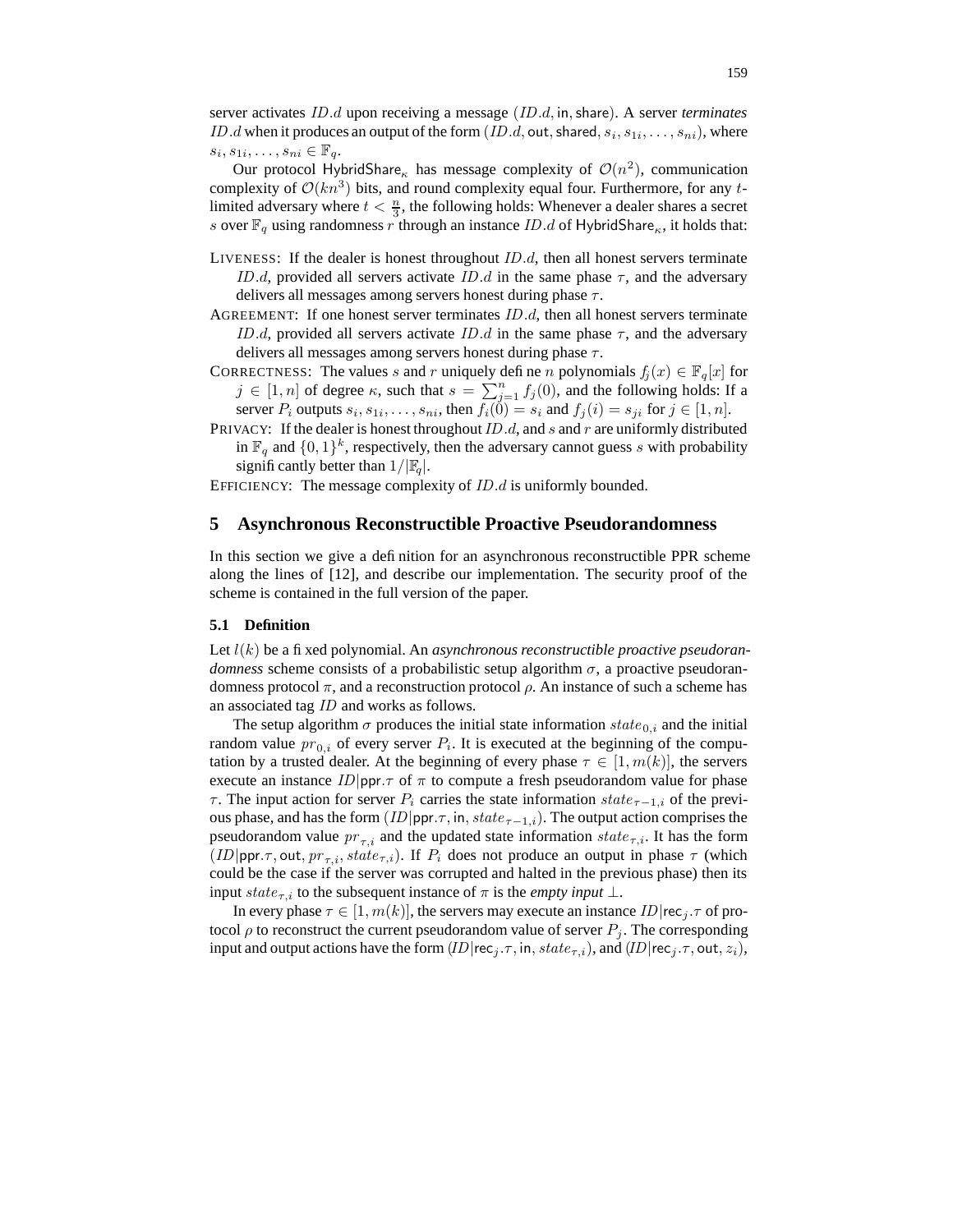respectively, where  $state_{\tau,i}$  denotes the current state information of  $P_i$ . We say a server *reconstructs a value*  $z_i$  *for*  $P_j$ *,* if it outputs a message  $(ID|$ rec $_j. \tau,$  out,  $z_i).$ 

As in [12], we define the security requirements with respect to the following *on-line attack*: The scheme is run in the presence of a *t*-limited adversary for  $m(k)$  phases. At every phase  $\tau$ , the adversary may also instruct the servers to reconstruct the value  $pr_{\tau i}$ of *any* server. At a certain phase l (chosen adaptively by the adversary), the adversary chooses an honest server  $P_j$  whose value  $pr_{\tau, j}$  is not reconstructed at that phase. She is then given a test value  $v$ , and the execution of the scheme is resumed for phases  $l+1, \ldots, m(k)$ . (Our definition will require that the adversary is unable to say whether v is  $P_i$ 's output at phase l, or a random value.)

For an instance ID of a PPR scheme and an adversary A, let  $A(ID, PR)$  denote the output of A after an on-line attack on ID, when v is indeed the output of  $P_i$ ; similarly, let  $A(ID, R)$  denote the corresponding output when v is a random value.

**Definition 1.** Let  $\sigma$ ,  $\pi$ , and  $\rho$  be given as above. We call  $(\sigma, \pi, \rho)$  a t-resilient asynchronous reconstructible proactive pseudorandomness scheme *if for every instance* ID*, and every* t*-limited adversary* A *the following properties hold:*

LIVENESS: *Every server*  $P_i$  *honest throughout a phase*  $\tau \in [1, m(k)]$  *terminates instance*  $ID|$ ppr. $\tau$  *in phase*  $\tau$ *, provided that in every phase*  $\tau' \in [1, \tau]$ *, the adversary activates each server honest throughout*  $\tau'$  *on ID* |ppr. $\tau'$ , *and delivers all associated messages among servers honest during phase* τ 0 *. Furthermore, if every such server*  $P_i$  *subsequently activates*  $ID|\nvert \nvert e_i \cdot \tau$  *for some*  $j \in [1, n]$ *, it reconstructs some value*  $z_i$  for  $P_j$ , provided the adversary delivers all associated messages among *servers honest during phase* τ *.*

CORRECTNESS: If a server  $P_j$  outputs (ID, out,  $pr_{\tau, j}$ , state<sub> $\tau, j$ </sub>) in some phase  $\tau \in$  $[1, m(k)]$ , and another server  $P_i$  reconstructs  $z_i$  for  $P_j$  in phase  $\tau$ , then  $z_i = pr_{\tau, j}$ . PSEUDORANDOMNESS:  $|\Pr[A(ID, PR) = 1] - \Pr[A(ID, R) = 1]|$  *is negligible.* EFFICIENCY: *The message complexity of an instance of*  $\pi$  *is uniformly bounded.* 

# **5.2 Implementation**

Let  $\Phi_k = {\varphi_i}_{i \in \{0,1\}^k}$  denote a DPRF with threshold  $n - t$ , and a, b, c denote distinct arbitrary constants in the domain of  $\Phi_k$ . For convenience, we view elements from  $\{0,1\}^k$  as elements from  $\mathbb{F}_{2^k}$  (and conversely), according to some fixed bijective map from  $\{0,1\}^k$  to  $\mathbb{F}_{2^k}$ . All computations are done over  $\mathbb{F}_{2^k}$ .

**The Setup Algorithm**  $\sigma_{\text{ppr}}$ . The setup algorithm provides to every server  $P_i$  a random value  $r_i \in \mathbb{F}_{2^k}$ , and a  $(t + 1)$ -out-n share  $r_{ji} \in \mathbb{F}_{2^k}$  of the random value of every other server. It therefore chooses n random polynomials  $f_i(x) \in \mathbb{F}_{2^k}[x]$ of degree t for  $i \in [1, n]$ . The initial state information of a server  $P_i$  is defined as state<sub>0,i</sub>  $\triangleq$  ( $f_i(0), f_1(i), \ldots, f_n(i)$ ). The initial pseudorandom value is computed as  $pr_{0,i} \leftarrow \varphi_{f_i(0)}(c).$ 

**The Reconstruction Protocol**  $\rho_{\text{ppr}}$ . Let  $r_i, r_{1i}, \ldots, r_{ni}$  denote  $P_i$ 's local input to an instance  $ID|\text{rec}_j.\tau$  of protocol  $\rho_{\text{ppr}}$ . Reconstructing the pseudorandom value  $pr_{\tau,j}$  of server  $P_j$  is straightforward. Every server  $P_i$  computes  $pr_{\tau,ji} \leftarrow \varphi_{r_{ji}}(c)$ , and sends it to every other server. Using the reconstruction mechanism of  $\Phi_k$ , every server can compute  $pr_{\tau,j}$  upon receiving  $n - t$  "shares"  $pr_{\tau,jm}$  from other servers  $P_m$ .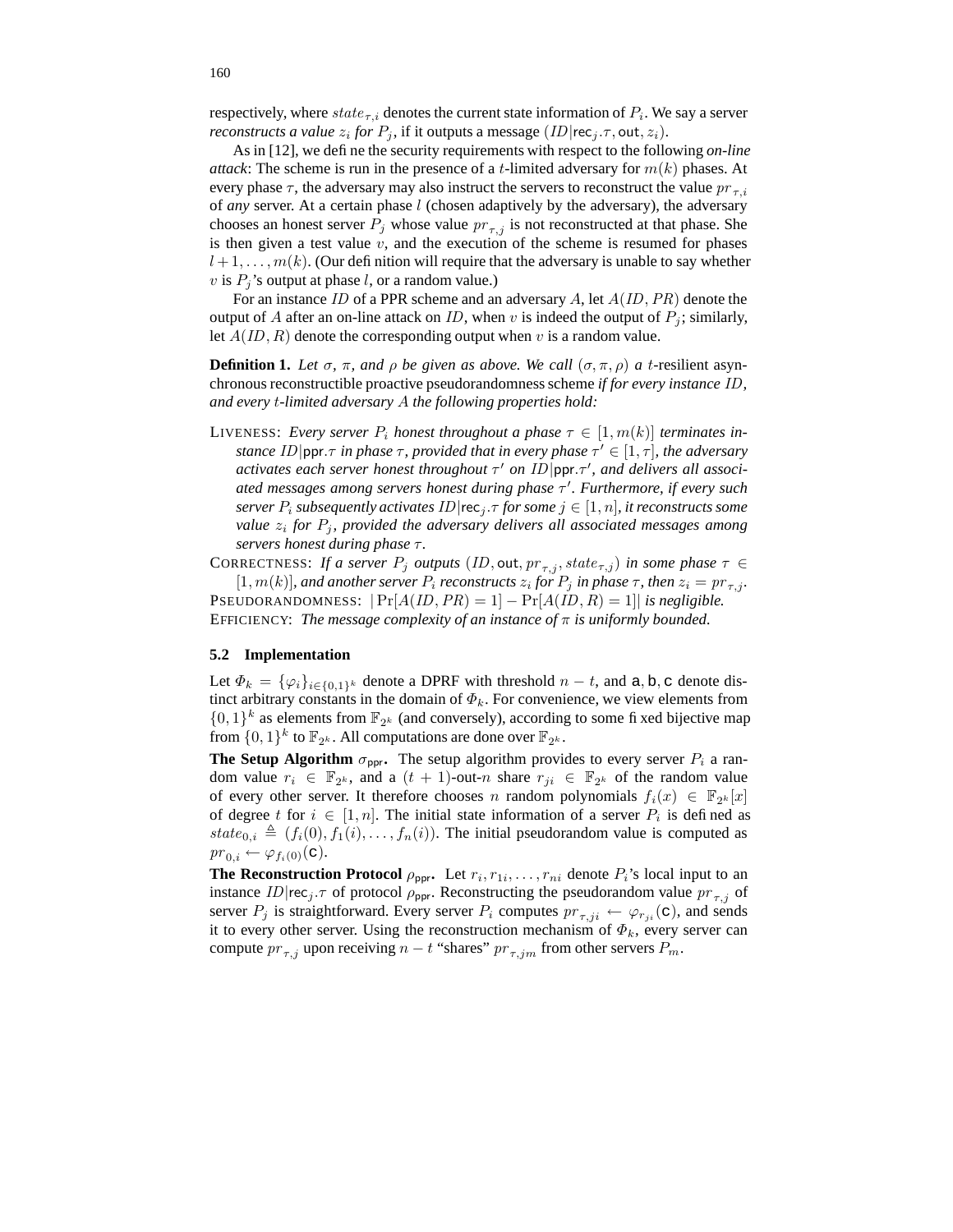**The Asynchronous Proactive Pseudorandomness Protocol**  $\pi_{\text{ppr}}$ **. Let**  $r_i, r_{1i}, \ldots, r_{ni}$ denote server  $P_i$ 's local input  $state_{\tau-1,i}$  to instance  $ID|ppr.\tau$  of  $\pi_{ppr}$ . To refresh this sharing, and to compute fresh pseudorandom values  $\{pr_{\tau,i}\}\,$  every server  $P_i$  executes the following transition rules in parallel.

- SHARE: When  $P_i$  invokes the protocol with non-empty input, it shares the pseudorandom value  $\varphi_{r_i}(\mathsf{a})$  over  $\mathbb{F}_{2^k}$  using randomness  $\varphi_{r_i}(\mathsf{b})$  through an instance  $ID|$ ppr. $\tau$ |share. $i$  of protocol HybridShare $_{n-t}.$
- SHARE-TERMINATION: Whenever  $P_i$  terminates a sharing protocol  $ID|$ ppr. $\tau$  | share.j, it stores the corresponding output in the local variables  $\bar{d}_{ji}, \bar{d}_{j1}, \ldots, \bar{d}_{jn}$ . If the  $(n - t)$ 'th such sharing protocol has terminated and  $P_i$  has received non-empty input before, it sends to all servers a reveal message containing the values  $\varphi_{rmi}(\mathsf{a})$ and  $\varphi_{r_m}$  (b) for servers  $P_m$  whose sharing protocol *did not* terminate yet.
- RECONSTRUCT: Whenever  $P_i$  receives  $n-t$  values  $\varphi_{rmi}(\mathsf{a}), \varphi_{rmi}(\mathsf{b})$  for a server  $P_m$ , it reconstructs  $\varphi_{r_m}(\mathsf{a})$  and  $\varphi_{r_m}(\mathsf{b})$  using the reconstruction mechanism of  $\Phi_k$ . It then computes the values  $\bar{d}_{mi}, \bar{d}_{mi}, \ldots, \bar{d}_{mni}$  as the *i*'th share when sharing a secret  $\varphi_{r_m}(\mathsf{a})$  using randomness  $\varphi_{r_m}(\mathsf{b})$  according to protocol HybridShare $_{n-t}.$
- COMBINE: When  $P_i$  has computed values  $\bar{d}_{ji}, \bar{d}_{j1i}, \ldots, \bar{d}_{jni}$  for every  $j \in [1, n]$ , it computes its local output values  $pr_{\tau,i}$  and  $state_{\tau,i} \triangleq (r'_i, r'_{1i}, \ldots, r'_{ni})$  as  $r'_i \leftarrow$  $\sum_{j=1}^n \bar{d}_{ji}$ ,  $r'_{mi} \leftarrow \sum_{j=1}^n \bar{d}_{jmi}$  for  $m \in [1, n]$ , and  $pr_{\tau,i} \leftarrow \varphi_{r_i'}(c)$ .

The scheme guarantees pseudorandomness because the pseudorandom values  $\varphi_{r_h}(\mathsf{a})$ and  $\varphi_{r_h}(\mathbf{b})$  of at least one honest server remain hidden from the adversary. This is guaranteed because all honest servers together reveal at most  $(n-t)t$  "shares"  $\varphi_{r_{ij}}(a)$ and  $\varphi_{r_{ij}}(b)$ . But to reconstruct  $\varphi_{r_i}(a)$  and  $\varphi_{r_i}(b)$  of *all*  $(n-t)$  honest servers, the adversary needs at least  $(n-t)(n-2t) \ge (n-t)(t+1)$  such shares, as the threshold of  $\Psi_k$  is  $(n-t)$ .

The reason why the scheme avoids an agreement (while preserving constructibility) is the following: if an honest server  $P_i$  terminates the protocol  $ID|ppr.\tau|$ share.j and computes the tuple  $(\bar{d}_{ji}, \bar{d}_{j1i}, \ldots, \bar{d}_{jni})$ , then this is *the same tuple* it would compute by first reconstructing the randomness  $r_j$  of  $P_j$  from backup shares, and then reproducing the computations of  $P_j$  in the sharing protocol ID|ppr.  $\tau$ |share. *j*. Hence, the servers *do not have to agree* whether to compute their share of  $P_j$ 's sharing protocol by the SHARE-TERMINATION or the RECONSTRUCT transition rule, respectively, as both rules provide the *same* share. We prove the following theorem in [1].

**Theorem 1.**  $(\sigma_{\text{ppr}}, \pi_{\text{ppr}}, \rho_{\text{ppr}})$  *is a t-resilient asynchronous reconstructible proactive pseudorandomness scheme for*  $t < n/3$ . It has a latency of five rounds, uses  $\mathcal{O}(n^3)$ messages, and has a communication complexity of  $\mathcal{O}(kn^4)$  bits.

#### **6 Refreshing a Sharing**

In this section we define an asynchronous PSS scheme along the lines of [9], and sketch our implementation. The security proof of the scheme can be found in [1].

#### **6.1 Definition**

Let  $K$  denote the domain of possible secrets,  $S$  denote the domain of possible shares, and l(k) a fixed polynomial. An *asynchronous proactive secret sharing* scheme consists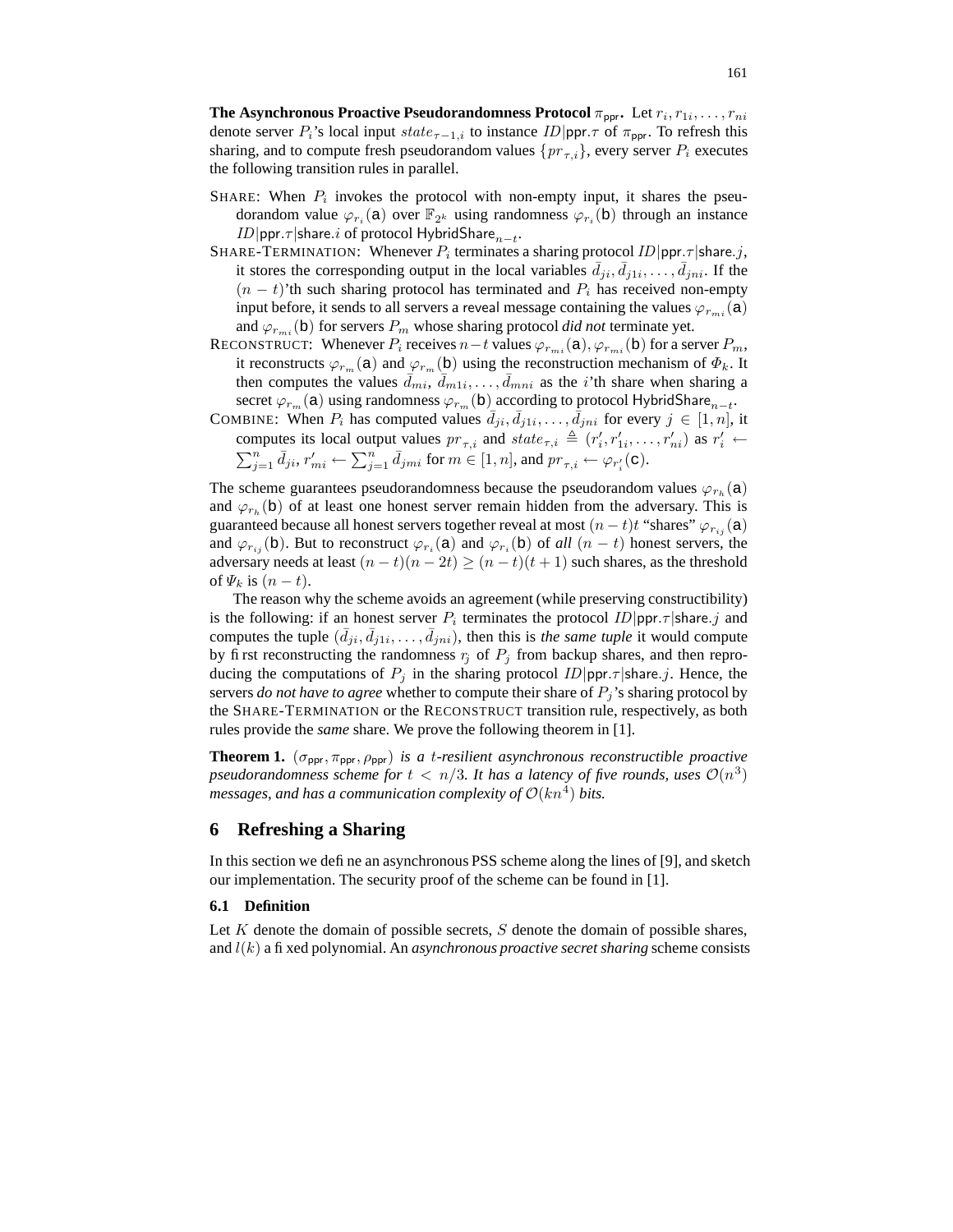of a setup algorithm  $\sigma$ , a proactive refresh protocol  $\pi$ , and a reconstruction protocol  $\rho$ . An instance of a PSS has a tag ID and works as follows.

The setup algorithm produces for each server  $P_i$  the initial state information  $state_{0,i}$ and the initial share  $s_{0,i} \in S$  of the secret. It is executed at the beginning of the computation by the trusted dealer. At the beginning of every phase  $\tau \in [1, m(k)]$  the servers execute an instance ID|ref. $\tau$  of protocol  $\pi$  to refresh the old share  $s_{\tau-1,i}$ , and to update the state state<sub> $\tau-1,i$ </sub>. The corresponding input and output actions of server  $P_i$  have the form  $(ID|ref.\tau, in, s_{\tau-1,i}, state_{\tau-1,i})$  and  $(ID|ref.\tau, out, s_{\tau,i}, state_{\tau,i})$ , respectively, where  $s_{\tau-1,i}$  and  $state_{\tau-1,i}$  equal  $\perp$  in case  $P_i$  did not produce an output in phase  $\tau - 1$ .

In every phase  $\tau \in [1, m(k)]$ , the servers may execute an instance ID|rec.  $\tau$  of protocol  $\rho$  to reconstruct the secret. The input and output actions for server  $P_i$  have the form  $(ID|rec.\tau, in, s_{\tau,i})$ , and  $(ID|rec.\tau, out, z_i)$ , respectively, where  $s_{\tau,i}$  denotes the current share as computed by the instance  $ID|\text{ref}.\tau$ . We say that a server *reconstructs* a value  $z_i$ , when it outputs a message (ID | rec.  $\tau$ , out,  $z_i$ ).

**Definition 2.** *Let*  $\sigma$ ,  $\pi$ , *and*  $\rho$  *be given as above. We call*  $(\sigma, \pi, \rho)$  *a t*-resilient asynchronous proactive secret sharing scheme*, if for every instance* ID*, and every* t*-limited adversary the following properties hold:*

- LIVENESS: *Every server*  $P_i$  *honest throughout a phase*  $\tau \in [1, m(k)]$  *terminates instance*  $ID|\text{ref.}\tau$  *in phase*  $\tau$ *, provided that in every phase*  $\tau' \in [1, \tau]$ *, the adversary activates every server honest throughout phase*  $\tau'$  *on ID*|ref. $\tau'$ , *and delivers all associated messages among servers honest during phase* τ 0 *. Further, if every such*  $P_i$  *subsequently activates ID*  $|{\text{rec}}.\tau,$  *it reconstructs some value*  $z_i$ *, provided the adversary delivers all associated messages among servers honest during phase* τ *.*
- CORRECTNESS: After *initialization, there exists a fixed value*  $s \in K$ *. Moreover, if an honest server reconstructs a value*  $z_i$ *, then*  $z_i = s$ *.*
- PRIVACY: *As long as no honest server activates an instance of* ρ*, the adversary cannot guess* s *with probability significantly better than* 1/|K|*.*
- EFFICIENCY: *The message complexity of*  $\pi$  *and*  $\rho$  *is uniformly bounded.*

We stress that the security of the sharing does not depend on the timely delivery of messages. Even if the adversary fails to deliver the messages within prescribed phase, the privacy of the shared secret is not compromised.

#### **6.2 Implementation**

Our implementation of the PSS scheme is a suitable example to illustrate how the PPR scheme introduced in the previous section can be used to avoid the need for agreement even if it seems to be inherently necessary. We therefore briefly recall the standard solution [9] for PSS that depends on agreement. Here, every server initially receives a  $(t + 1)$ -out-*n* share of the secret. To refresh the shares, every server provides every other server with a  $(t + 1)$ -out-n sub-share of its own share, using a suitable sharing scheme. The servers then agree on a set of at least  $t+1$  servers whose re-sharing scheme terminates for all honest servers, and compute the new share as the linear combination of the received sub-shares (with Lagrange coefficients).

We follow the same approach (see Section 3), but avoid agreement by reconstructing the re-sharing schemes of the slowest (possibly crashed) servers in public. However,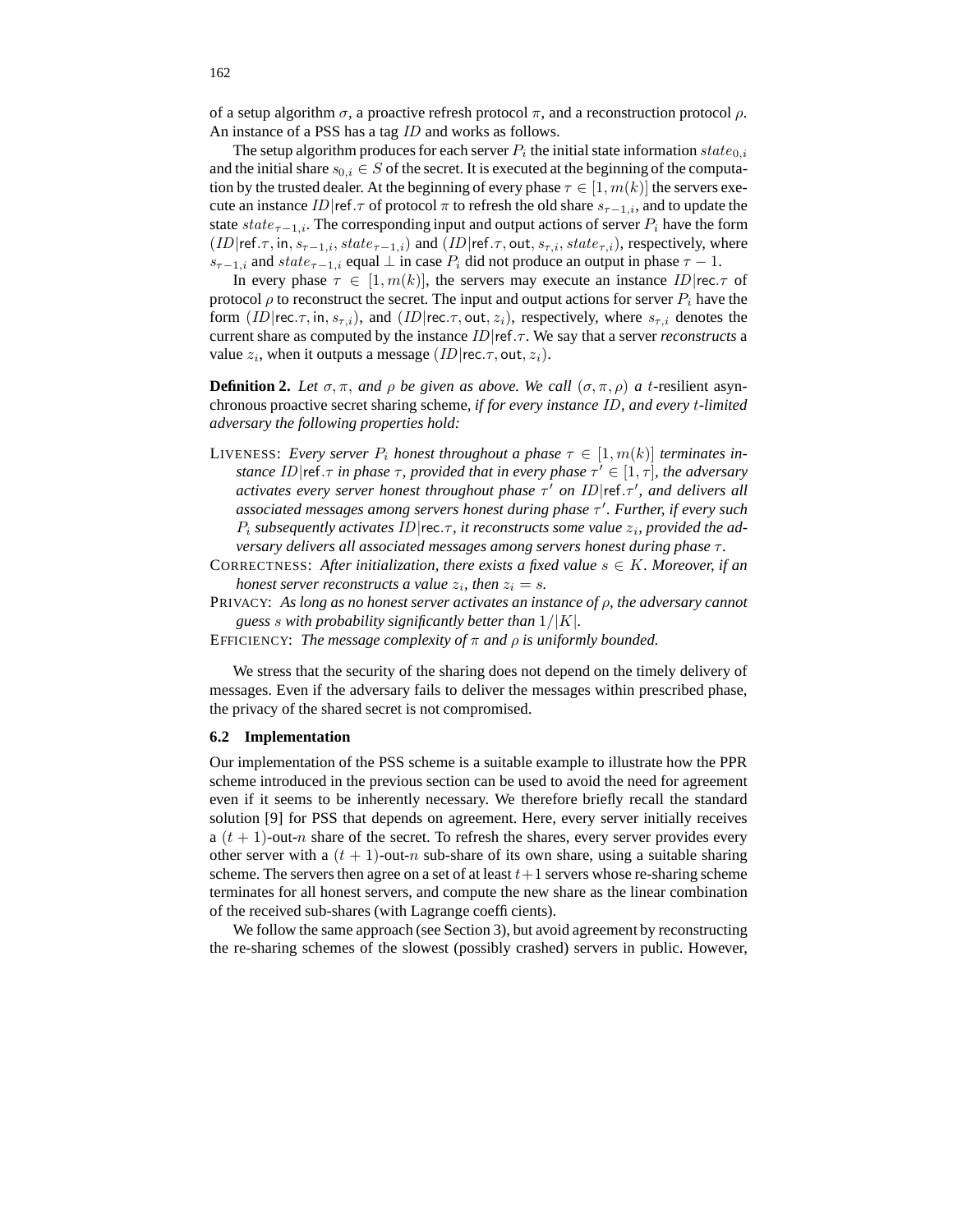this approach only works if the publicly reconstructed sub-shares are *identical* to the ones which the re-sharing scheme would produce. Otherwise, the servers would again have to agree on which sub-shares to reconstruct, and which to take from the re-sharing schemes. This is where the PPR scheme comes in handy, as it allows to reconstruct the random choices made by a server when it is re-sharing its share. The technical details are given below. Let the domain of possible secrets be a field  $\mathbb{F}_q$  where  $q \leq 2^k$ . All computations are in  $\mathbb{F}_q$  or  $\mathbb{F}_{2^k}$ , as is clear from the context.

**The Setup Algorithm**  $\sigma_{\text{pss}}$ . The setup algorithm provides every server with an additive share  $s_i$  of a randomly chosen secret, and with a  $(t + 1)$ -out-n share  $s_{ji}$  of every other server's additive share. It therefore chooses n random polynomials  $f_i(x) \in \mathbb{Z}_q[x]$  of degree t for  $i \in [1, n]$  (the secret is defined as  $s = \sum_{i=1}^{n} s_i$ ). The initial share of server  $P_i$  is defined as  $\mathfrak{g}_{i} \triangleq (s_i, s_{1i}, \ldots, s_{ni})$ , where  $s_i = f_i(0)$  and  $s_{ji} = f_j(i)$ .

Additionally, the setup algorithm provides every server with the initial state information needed to initialize a PPR scheme. It therefore runs the setup algorithm  $\sigma_{\mathsf{ppr}}$ , and computes the initial state information  $state_{0,i}$  of server  $P_i$  as the tuple  $(state_{0,i}^{opt}, pr_{0,i})$ 

**The Reconstruction Protocol**  $\rho_{\text{pss}}$ . The reconstruction protocol is straight forward. Every server  $P_i$  sends its input  $s_{\tau,i} \triangleq (s_i, s_{1i}, \ldots, s_{ni})$  to every other server. Upon receiving  $t+1$  such values the server interpolates all missing shares  $s_j$  from the received sub-shares  $s_{ji}$  by Lagrange interpolation, and computes the secret as  $s = \sum_{j=1}^{n} s_j$ .

**The Refresh Protocol**  $\pi_{\text{pss}}$ . Let  $(s_i, s_{1i}, \ldots, s_{ni})$  and  $(state_{\tau-1,i}^{\text{ppr}}, pr_{\tau-1,i})$  denote server  $P_i$ 's local input  $s_{\tau-1,i}$  and  $state_{\tau-1,i}$ , respectively, to instance ID|ref. $\tau$ . To compute a fresh share  $(s'_i, s'_{1i}, \ldots, s'_{ni})$  and updated state information  $(state_{\tau,i}^{ppr}, pr_{\tau,i})$ , every server  $P_i$  executes the following transition rules in parallel:

- SHARE: When  $P_i$  invokes the protocol, it activates an instance  $ID|ppr.\tau$  of protocol  $\pi_{\text{ppr}}$  with input  $state_{\tau-1,i}^{\text{ppr}}$  to compute  $(state_{\tau,i}^{\text{ppr}}, pr_{\tau,i})$ . Furthermore, if  $P_i$  received non-empty input, it shares its share  $s_i$  over  $\mathbb{F}_q$  using randomness  $pr_{\tau-1,i}$  through an instance  $ID$ |ref. $\tau$ |share.i of protocol HybridShare<sub>t+1</sub>.
- SHARE-TERMINATION: Whenever  $P_i$  terminates an instance  $ID$ |ref. $\tau$ |share.j of a sharing protocol, it stores the corresponding output in the local variables  $\bar{e}_{ji}$ ,  $\bar e_{j1i},\ldots,\bar e_{jni}.$  If for  $n-t$  servers  $P_j$  the corresponding protocols  $ID|$ ref. $\tau$ |share. $j$ have terminated, it sends the indices of all servers whose sharing protocol *did not* terminate yet to every other server in a missing message.
- REVEAL: If for some index  $m, P_i$  receives  $(n-t)$  missing messages from other servers containing this index and has received non-empty input before, it sends a reveal message to every other server containing the backup share  $s_{mi}$  and the index m. Next, it activates the instance  $ID|\text{rec}_{m}.\tau$  of protocol  $\rho_{\text{ppr}}$  with input  $state_{\tau-1,i}^{\text{ppr}}$  to reconstruct the randomness  $pr_{\tau-1,m}$  of  $P_m$ .
- RECONSTRUCT: Whenever  $P_i$  receives  $(t + 1)$  reveal messages for the same index *m and* reconstructs the value  $pr_{\tau-1,m}$  for  $P_m$ , it computes the share  $s_m$  from the received backup shares by Lagrange interpolation. It then computes the tuple ( $\bar{e}_{mi}$ ,  $\bar{e}_{m1i}, \ldots, \bar{e}_{mni}$ ) as the *i*'th share when sharing  $s_m$  using randomness  $pr_{\tau-1,m}$ .
- COMBINE: When  $P_i$  has computed values  $(\bar{e}_{mi}, \bar{e}_{m1i}, \ldots, \bar{e}_{mni})$  for all  $m \in [1, n]$ , it computes the new share  $(s'_i, s'_{1i}, \ldots, s'_{ni})$  as follows:  $s'_i \leftarrow \sum_{j=1}^n \bar{e}_{ji}, s'_{mi} \leftarrow$  $\sum_{j=1}^{n} \bar{e}_{jmi}$  for  $m \in [1, n]$ .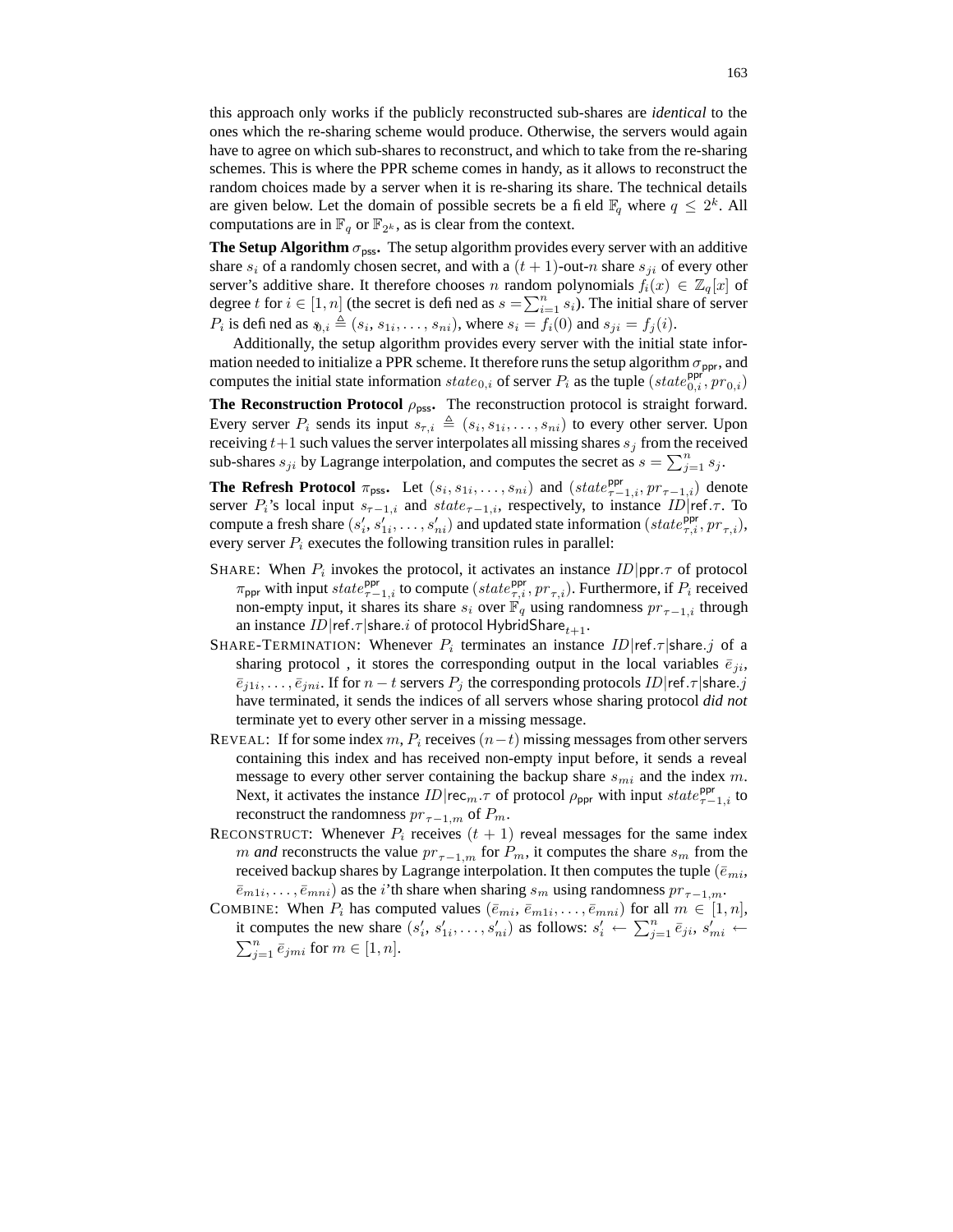Notice that the protocol has the same message flow as the pseudorandomness protocol  $\pi_{\text{ppr}}$ , except for the additional missing messages. They ensure the secrecy of the share  $s_h$ of at least one honest server  $P_h$ , and are needed because the servers hold a  $(t+1)$ -out-n hybrid sharing of the secret s. We remark that for refreshing a  $(n - t)$ -out-n hybrid sharing, the servers could omit waiting for  $t + 1$  such messages, and could execute the REVEAL rule directly at the end of the SHARE-TERMINATION rule. This would save one communication round. The proof of the following theorem can be found in [1].

**Theorem 2.** The tuple  $(\sigma_{\text{pss}}, \pi_{\text{pss}}, \rho_{\text{pss}})$  *is a t-resilient asynchronous proactive secret*  $s$ haring  $s$ cheme  $f$ or  $t < n/3$ . The refresh protocol  $\pi_{\mathsf{pss}}$ uses  $\mathcal{O}(n^3)$  messages, has latency *of six rounds and communication complexity of*  $\mathcal{O}(kn^4)$ *.* 

#### **7 Asynchronous Proactive Joint Random Secret Sharing**

The goal of an asynchronous proactive joint random secret sharing scheme is to enable the servers to repeatedly generate  $(t+1)$ -out-n sharings of random values, such that the random values remain hidden from the adversary. Due to lack of space, we only sketch the definition and implementation.

**Definition.** An asynchronous proactive joint random secret sharing (JRSS) scheme consists of a setup algorithm  $\sigma$ , a proactive update protocol  $\pi$ , a joint random secret sharing protocol  $\gamma$ , and a reconstruction protocol  $\rho$ . An instance of such a scheme has a tag ID and works as follows.

At the beginning of the computation, a trusted dealer executes the setup algorithm  $\sigma$  and provides every server with its initial state information state  $_{0,i}$ . At the beginning of every phase  $\tau \in [1, m(k)]$ , the servers execute protocol  $\pi$  to update the state information { $state_{\tau-1,i}$ }. During every phase  $\tau \in [1, m(k)]$ , the servers can repeatedly execute protocol  $\gamma$  to generate a sharing of a random value  $z_c$  in a domain K. Every such instance has a unique tag  $ID|\text{gen}_c$ . For every server  $P_i$ , it takes the current state information  $state_{\tau,i}$  as input, and produces as output a share  $s_{c,i}$  of the random value  $z_c$ . These shares may serve as input to the reconstruction protocol  $\rho$  with tag ID|rec<sub>c</sub>, which produces for every server  $P_i$  a value  $z_{c,i}$  as output.

For a JRSS scheme to be secure, we require that when the first server completes an instance  $ID|\text{gen}_c$ , there is a fixed value  $z$  such that the following holds: (Correctness) If a server  $P_i$  terminates  $ID|\text{rec}_c$  and outputs  $z_{c,i}$ , then  $z_{c,i} = z_c$ . Furthermore, (Privacy) as long as no honest server activates  $ID|\text{rec}_c$ , the adversary cannot guess  $z_c$  with probability significantly better than  $1/|K|$ .

**Implementation.** Our implementation builds on our PPR scheme  $(\sigma_{\text{ppr}}, \pi_{\text{ppr}}, \rho_{\text{ppr}})$ . Let  $\Phi_k = {\varphi_i}$  denote the DPRF family used by the PPR scheme, a and b denote two distinct constants, and  $\mathcal{H}: \{0,1\}^* \to \{0,1\}^k$  denote a collision resistant hash function (it is well-known how to construct such functionsfrom standard computational assumptions such as the hardness of the discrete-logarithm problem).

The state information  $\{state_{\tau,i}\}\$  of our JRSS scheme comprises only the state information of our PPR scheme, i.e.,  $state_{\tau,i} \triangleq (r_i, r_{1i}, \ldots, r_{ni})$ . Protocols  $\sigma_{\text{jrss}}$  and  $\pi_{\text{jrss}}$ for setting up and refreshing this state, respectively, consist only of calling the protocols  $\sigma_{\sf ppr}$  and  $\pi_{\sf ppr}$ . The protocol  $\gamma_{\sf jrss}$  for generating sharings of random values in  $\{0,1\}^k$ 

164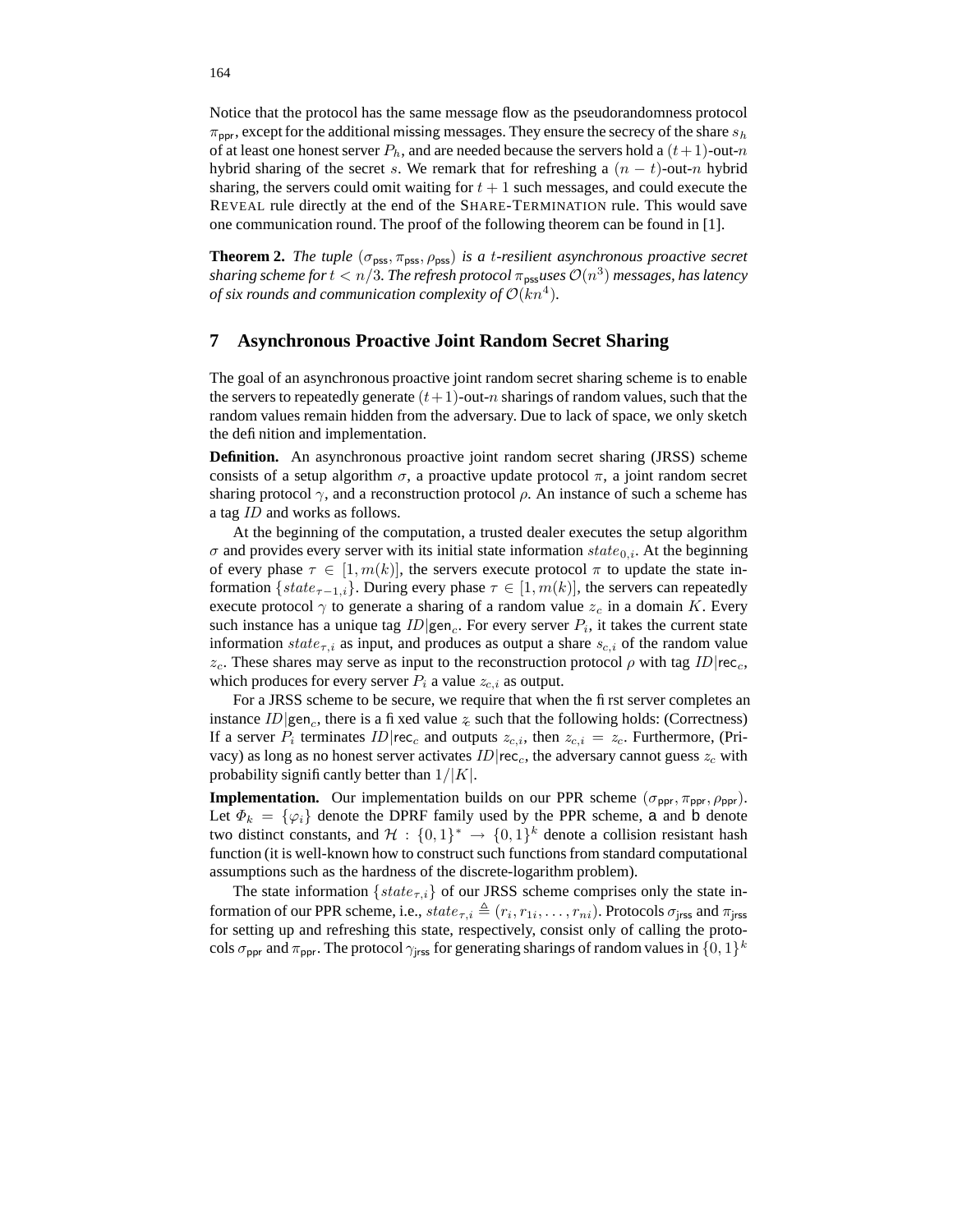works as follows. Given input  $state_{\tau,i} \triangleq (r_i, r_{1i}, \ldots, r_{ni})$  to an instance  $ID|gen_c$  of  $\gamma_{\rm{jrss}}$ , every server  $P_i$  performs the following steps (all computations are done in  $\mathbb{F}_{2^k}$ ).

- SHARE: When  $P_i$  invokes the protocol with non-empty input, it shares  $\varphi_{r_i}(\mathcal{H}(ID | gen_c | a))$  over  $\mathbb{F}_{2^k}$  through an instance of protocol HybridShare $_{t+1}$ with tag  $ID|$ gen<sub>c</sub>|share.*i* using randomness  $\varphi_{r_i}(\mathcal{H}(ID|gen_c|b)).$
- SHARE-TERMINATION: Whenever  $P_i$  terminates a sharing protocol  $ID|gen_c|share.j$ , it stores the corresponding output in local variables  $\bar{e}_{ji}$ ,  $\bar{e}_{j1i}$ , ...,  $\bar{e}_{jni}$ . Once  $n - t$ sharing protocols have terminated and  $P_i$  has received non-empty input before, it sends to all servers a reveal message containing values  $\varphi_{r_{mi}}(\mathcal{H}(ID | \mathsf{gen}_c | \mathsf{a}))$  and  $\varphi_{r_{mi}}(\mathcal{H}(ID|\text{gen}_c|b))$  for servers  $P_m$  whose sharing protocol *did not* terminate yet.
- RECONSTRUCT: Upon receiving  $n-t$  reveal messages for the same index  $m, P_i$  reconstructs values  $\varphi_{r_m}(\mathcal{H}(ID | \text{gen}_c | \texttt{a}))$  and  $\varphi_{r_m}(\mathcal{H}(ID | \text{gen}_c | \texttt{b}))$  (using the threshold evaluation property of  $\Phi_k$ ) and derives the missing sub-share  $\bar{e}_{mi}, \bar{e}_{m1i}, \ldots, \bar{e}_{mni}$ .
- COMBINE: When  $P_i$  has computed values  $(\bar{e}_{mi}, \bar{e}_{m1i}, \dots, \bar{e}_{mni})$  for every  $m \in [1, n]$ , it computes  $s_{c,i} \triangleq (s_i, s_{1i},...,s_{ni})$  as follows:  $s_i \leftarrow \sum_{j=1}^n \bar{e}_{ji}, s_{mi} \leftarrow$  $\sum_{j=1}^n \bar{e}_{jmi}$  for  $m \in [1, n]$ .

The shared secret value  $z_c$  is never reconstructed but equals  $\sum_{i=1}^{n} s_i$ . The protocol has a latency of five rounds, a message complexity of  $O(n^3)$ , and a communication complexity of  $O(kn^4)$  bits.

An instance  $ID|\text{rec}_c$  of the reconstruction protocol  $\rho_{\text{irss}}$  works as follows. Every server *i* sends its share  $s_{c,i} \triangleq (s_i, s_{1i}, \ldots, s_{ni})$  —which it receives as input —to every other server. Upon receiving  $t+1$  such values,  $P_i$  derives all values  $s_i$  from the received sub-shares  $s_{jm}$  by Lagrange interpolation and computes the secret as  $z_c = \sum_{j=1}^n s_j$ .

#### **8 A Simple Proactive Secure Signature Scheme**

Our protocols for PSS and JRSS can be used to proactivize a large class of discretelogarithm based public-key cryptosystems for signing and encryption. In this section, we sketch how this can be done considering Schnorr's signature scheme as an example.

Let p denote a large prime, and  $\langle g \rangle$  denote a multiplicative subgroup of  $\mathbb{Z}_p^*$  of prime order q such that  $q|p-1$ . In the regular centralized Schnorr signature scheme, the secret key x of the signer is a random element from  $\mathbb{Z}_q$ , and the public key is  $y = g^x$ . To sign a message  $m \in \{0,1\}^*$ , the signer picks a random number  $r \in \mathbb{Z}_q$ , and computes the signature  $(\rho, \sigma)$  as  $\rho \leftarrow g^r \mod p$  and  $\sigma \leftarrow r + \mathcal{H}(m||\rho)x \mod q$ . A signature  $(\rho, \sigma)$ on a message m can then be verified by checking that  $g^r = \rho y^{\mathcal{H}(m||\rho)} \mod p$ .

In a proactive signature scheme, the power to sign a message is distributed among the servers such that in every epoch, only a set of at least  $t+1$  servers can generate valid signatures, whereas any smaller set can neither compute a signature nor prevent the overall system from operating correctly. For a formal treatment of proactive signature schemes we refer to [12].

Proactivizing Schnorr's signature scheme in the above sense can be done as follows. First, a trusted dealer chooses the values  $p, q, q, x$  as in the standard Schnorr scheme, and initializes a PSS scheme with a sharing of  $x$ . It also initializes a JRSS scheme, and announces the public parameters p, q, q and y. To compute a signature ( $\rho$ ,  $\sigma$ ) on a message  $m$ , every server  $i$  performs the following steps: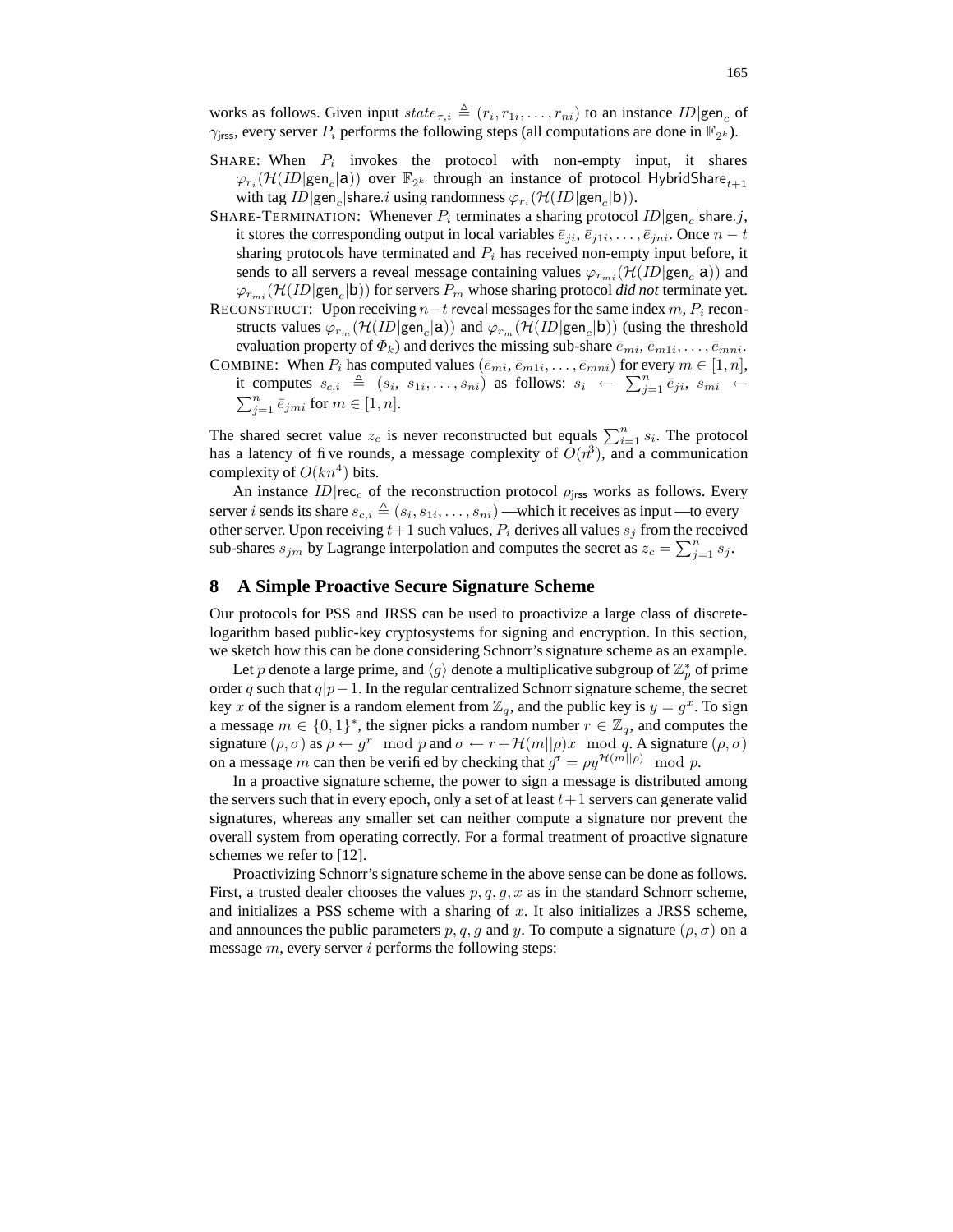**generate**  $\rho = g^r$ **:** 

(1) Use the underlying JRSS scheme to compute a  $(t+1)$ -out-n share  $r_i$  of a random value  $r \in \mathbb{Z}_q$ .

(2) Reveal the value  $\rho_i = g^{r_i} \mod p$  to all other servers.

(3) Upon receiving  $t+1$  values  $\rho_j$ , compute  $\rho$  from the values  $\rho_j$  by using Lagrange interpolation in the exponent, i.e.,  $\rho \leftarrow \prod_{i \in Q} \rho_j^{\lambda_j} \mod p$ . Here, Q denotes the indices of the received values  $\rho_i$ , and  $\lambda_i$  the Lagrange interpolation coefficient for the set  $Q$  and position 0.

**generate**  $\sigma = r + \mathcal{H}(m||\rho)x$ :

(1) Reveal the value  $\sigma_i = r_i + \mathcal{H}(m||\rho)x_i \mod q$  to all other servers; here,  $x_i$ denotes server  $i$ 's current share of x as computed by the underlying PSS scheme. (2) Upon receiving  $t + 1$  values  $\sigma_i$ , compute  $\sigma$  by using Lagrange interpolation, i.e.,  $\sigma \leftarrow \sum_{j \in S} \lambda_j \sigma_j \mod q$ . Here, S denotes the indices of the received values

 $\sigma_j$ , and  $\lambda_j$  the Lagrange coefficients for the set S and position 0.

Verification of the computed signature can be done exactly as in the centralized Schnorr scheme. One can show that this proactive signature scheme is as secure as the centralized Schnorr scheme in the following sense: If there exists a t-limited mobile adversary against the proactive signature scheme that can forge a signature (under an adaptively chosen message attack), then there exists an adversary against the centralized Schnorr scheme that can forge signatures (under an adaptively chosen message attack).

Proactivizing other discrete-logarithm signature schemes such as ElGamal [15] or DSS [16] can be done in a similar way (to solve the inversion problem that occurs in DSS, one can use the approach of [27]).

### **9 Conclusions and Open Problems**

In this paper, we have presented the first asynchronous schemes for proactive secret sharing and proactive joint random secret sharing with a bounded *worst case* complexity. Moreover, our solutions run three times faster (in terms of latency) than the best known previous solutions.

The technical novelty of our schemes is that they do not rely on an agreement subprotocol. The fact that agreement can be avoided is surprising on its own, as all known previous techniques for implementing such schemes require the servers to have at some point a common view of which servers have been crashed.

A natural open problem is to enhance our techniques to tolerate a Byzantine adversary. Here, the main difficulty lies in designing a *verifiable* version of our hybrid secret sharing scheme. In such a scheme, the dealer must be committed to a random value (of the same size as the secret), such that every server can verify that the dealer has indeed computed the shares by using this random value as a seed to a pseudorandom function. In principle, this can be done using the technique of general zero-knowledge proofs [10]. We suggest it as an open research problem to construct a pseudorandom function together with *efficient* zero-knowledge proofs for this task.

#### **References**

1. Przydatek, B., Strobl, R.: Asynchronous proactive cryptosystems without agreement. Technical Report RZ 3551, IBM Research (2004)

166